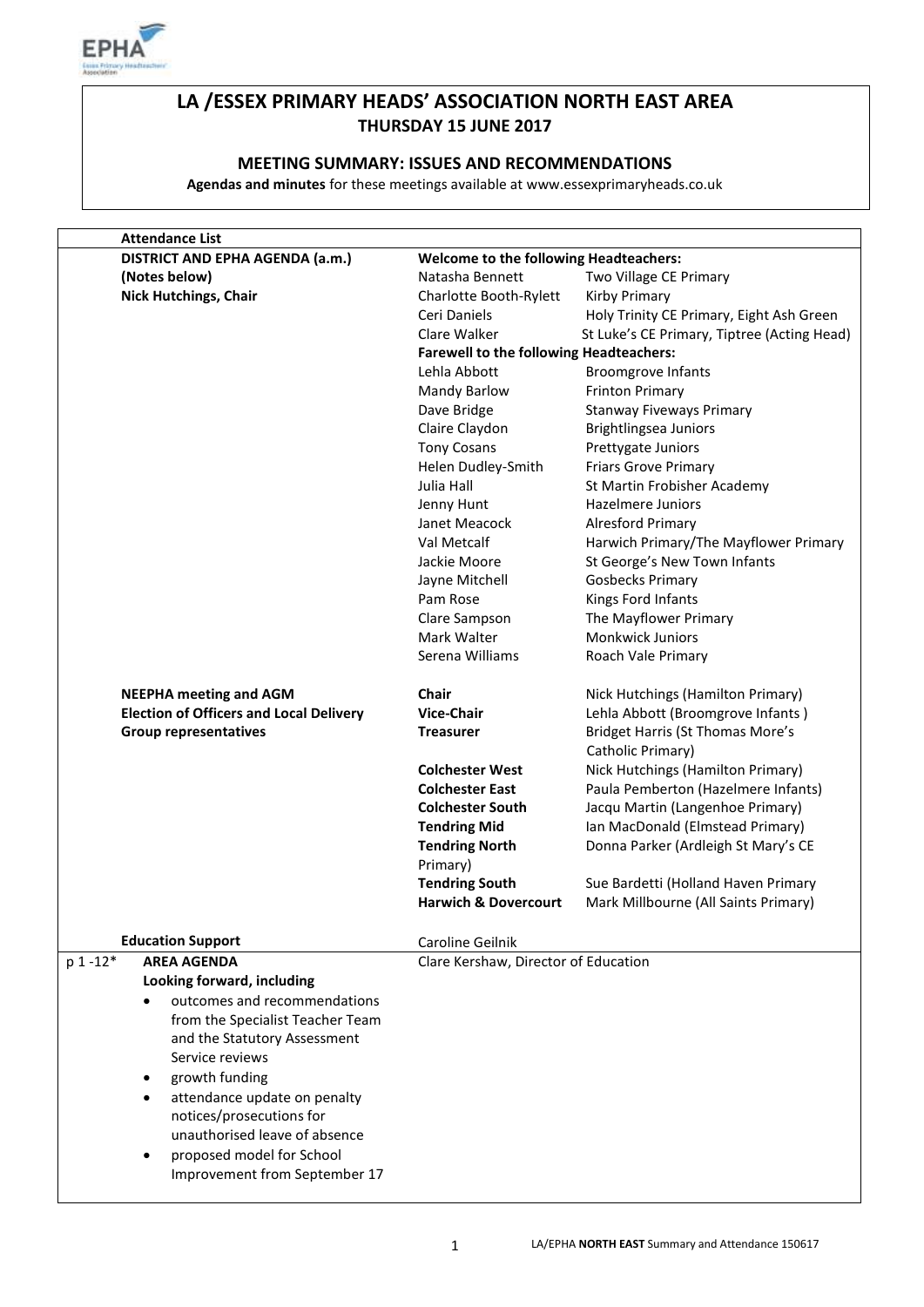

| p 12-15       | <b>Primary Improvement</b><br>Update on statutory assessment<br>$\bullet$<br>Support for review of safeguarding<br>$\bullet$<br>Update on data tools (Analyse<br>$\bullet$<br>School Performance and FFTAspire) | Jacky Castle, Lead Commissioner North East                                                                                                                                              |
|---------------|-----------------------------------------------------------------------------------------------------------------------------------------------------------------------------------------------------------------|-----------------------------------------------------------------------------------------------------------------------------------------------------------------------------------------|
|               | Support for School Led<br>$\bullet$<br>Improvement Partnerships                                                                                                                                                 |                                                                                                                                                                                         |
| p 16-19       | <b>General Data Protection Regulations</b><br><b>Briefing</b>                                                                                                                                                   | Lauri Almond, Information Governance Services                                                                                                                                           |
| P 19-<br>20   | <b>Key dates</b>                                                                                                                                                                                                | NORTH EAST meetings with the Local Authority officers 2017/18 -<br>at Weston Homes Community Stadium<br>Wednesday 8 November 2017<br>Thursday 22 February 2018<br>Thursday 14 June 2018 |
|               |                                                                                                                                                                                                                 | <b>Deputy Headteachers' Annual Conference 2017</b>                                                                                                                                      |
|               |                                                                                                                                                                                                                 | Friday 6 October 2017<br>Weston Homes Community Stadium                                                                                                                                 |
|               |                                                                                                                                                                                                                 | <b>Headteachers' Annual Conference 2018</b>                                                                                                                                             |
|               |                                                                                                                                                                                                                 | Stock Brook Country Club, Nr Billericay<br>Friday 23 March 2018                                                                                                                         |
| Headteachers. |                                                                                                                                                                                                                 | *Page numbers refer to the full minutes (posted on the website) of the Summer term Area meetings with LA Officers and                                                                   |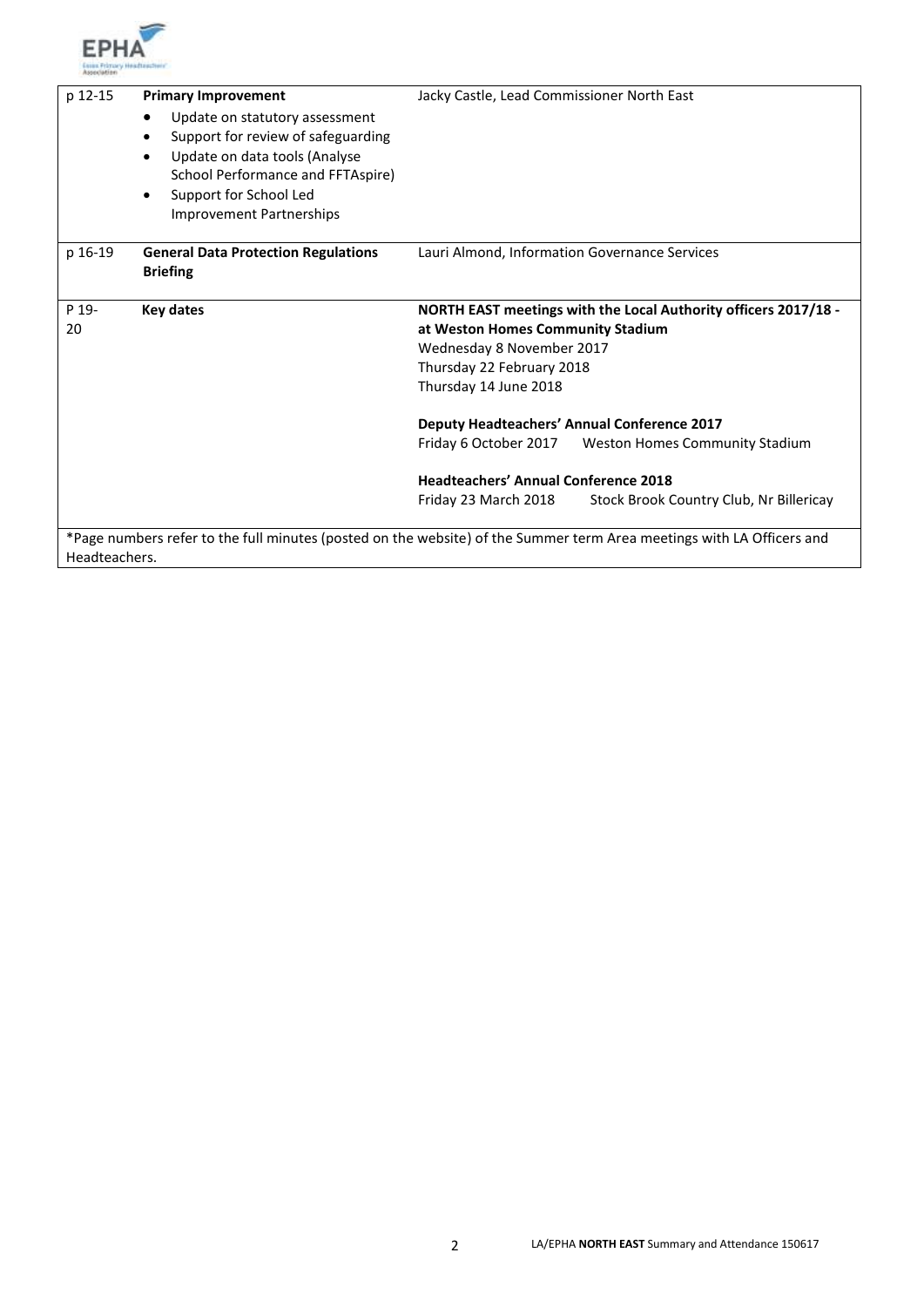

# **LA /ESSEX PRIMARY HEADS' ASSOCIATION NORTH EAST AREA DISTRICT AND AREA MEETING THURSDAY 15 JUNE 2017 ATTENDANCE**

#### **Present**

Lehla Abbott Broomgrove Infants Susan Locke Milldene Primary Sue Bardetti Holland Haven Primary Holland Haven Primary Maria Luck-Davies Bradfield Primary Natasha Bennett Two Villages Primary **Andrew Macdonald** Langham Primary Gavin Bradley **In Mulle White Hall Academy** Ian McDonald Elmstead Primary David Bome Copford CE Primary Nerys Maidment Baynards Primary Toby Bull The Bishop William Ward CE Pri Kerry Malcolm St Lawrence CE Primary Gail Burns St Michael's Primary & Nursery | Joanna Marshall Tendring Primary Tracy Caffull Great Bentley Primary Jacqu Martin Langenhoe Primary Mark Carter-Tufnell St Osyth CE Primary Carl Messer St George's New Town Juniors Claire Claydon Brightlingsea Juniors Mark Millbourne All Saints CE Primary, Harwich Brian Combes Stanway Primary Jayne Mitchell Gosbecks Primary Tony Cosans Prettygate Juniors Matthew Moseley Holland Park Primary Ceri Daniels **Holy Trinity, Eight Ash Green** Julie O'Mara Chase Lane Primary Helen Dudley Smith Friars Grove Primary **Frimary Accord Music Additional Accord Primary** James Newell Wix and Wrabness Primary Clare French Kendall CE Primary Claire Newson Parsons Heath CE Primary Alan Garnett **North Primary & Nursery** Samantha Norfolk Alton Park Juniors Jackie Halliday Messing School Newsames | Donna Parker Ardleigh St Mary's CE Primary Jeremy Hallum Heathlands CE Primary Paula Pemberton Hazelmere Juniors Claire Holmes Monkwick Infants & Nursery Lorraine Ratcliffe Rolph CE Primary Jenny Hunt **Hazelmere Juniors** Pam Rose Kings Ford Infants & Nursery Julia Hunt **Brightlingsea Infants** Clare Sampson The Mayflower Primary Nick Hutchings Nick National Network Nick Hutchings Nick Alexander Sharpe Broomgrove Juniors Julie Ingram Chappell CE Primary Jakki Sibley Fordham All Saints CE Primary Jackie Irwin **Engaines Primary Communist Communist Communist Communist Communist Communist Communist Communist Communist Communist Communist Communist Communist Communist Communist Communist Communist Communist Communist C** Karen Jones Mistley Norman CE Primary Darren Smith Brinkley Grove Primary Becky Keitch St George's CE Primary, Gt Bromley Rita Tingle Prettygate Infants Lorraine Laudrum Braiswick Primary Steven Turnbull Hazelmere Infants & Nursery Sally Leung Montgomery Infants & Nursery | Craig Twin St John's CE Primary

Donna Wenden Lawford CE Primary Serena Williams Roach Vale Primary **In Attendance** 

Alison Grigg **Example 20 Unity Primary Academy** Clare Walker **Tiptree St Luke's CE Primary** Patricia Wilkie Layer-de-la-Haye Primary Clare Woodward Queen Boudica Primary

**LA Officers Apologies Apologies Apologies Apologies** 

Lee Bailey **ECC** Brian Shaw Active Essex

Clare Kershaw Director for Education **Amanda Mitchelson** Old Heath Primary Jacky Castle **Lead Strategic Commissioner (NE)** Debbie Griggs Myland Priamry Alison Fiala **Head of Primary Improvement** Charlotte Booth-Rylett Unity Primary Academy Kerry McGrory SE Commissioner (North East) Ryan Kendall Hamford Primary Academy Louise Evers SE Commissioner (North East) Lauri Almond **Information Governance** Caroline Geilnik Education Support

Pam Langmead EPHA Professional Officer Nigel Hookway EPHA Executive Director Jan Tringham Tolleshunt D'Arcy CE Primary

Note: If your attendance or apologies have not been noted please contact the EPHA Professional Officer at [pam@langmead.me.uk](mailto:pam@langmead.me.uk) for amendment.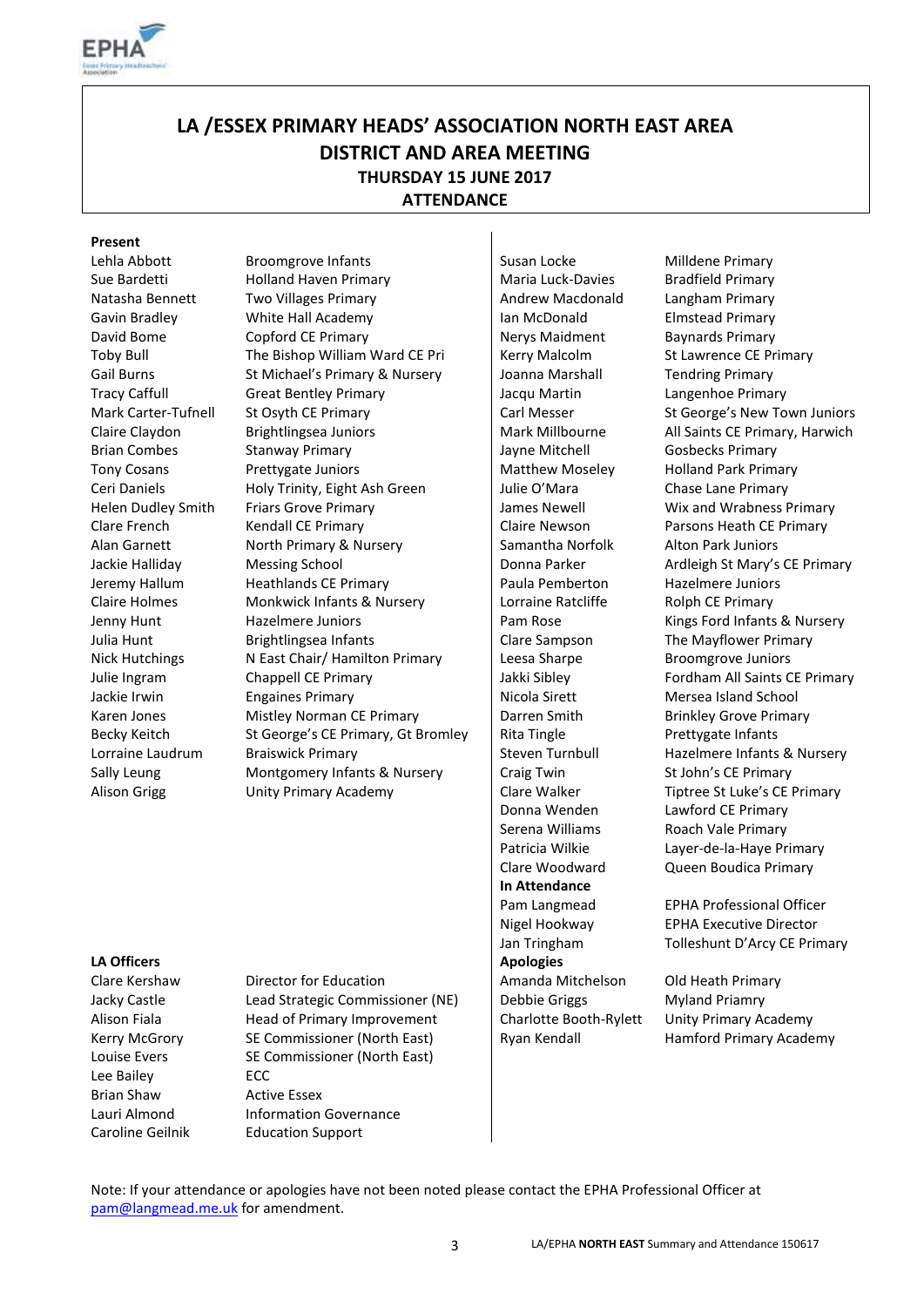

# **NORTH EAST EPHA AREA MEETING MINUTES 15 June 2017**

# **1. Nick Hutchings, the North East Area Chair welcomed headteachers to the meeting.**

| <b>Welcome to the following Headteachers:</b> |                                             |  |  |
|-----------------------------------------------|---------------------------------------------|--|--|
| Natasha Bennett                               | Two Village CE Primary                      |  |  |
| Charlotte Booth-Rylett                        | Kirby Primary                               |  |  |
| Ceri Daniels                                  | Holy Trinity CE Primary, Eight Ash Green    |  |  |
| Clare Walker                                  | St Luke's CE Primary, Tiptree (Acting Head) |  |  |

#### **Farewell to the following Headteachers:**

| Lehla Abbott       | <b>Broomgrove Infants</b>             |
|--------------------|---------------------------------------|
| Mandy Barlow       | <b>Frinton Primary</b>                |
| Dave Bridge        | <b>Stanway Fiveways Primary</b>       |
| Claire Claydon     | Brightlingsea Juniors                 |
| <b>Tony Cosans</b> | Prettygate Juniors                    |
| Helen Dudley-Smith | <b>Friars Grove Primary</b>           |
| Julia Hall         | St Martin Frobisher Academy           |
| Jenny Hunt         | <b>Hazelmere Juniors</b>              |
| Janet Meacock      | <b>Alresford Primary</b>              |
| Val Metcalf        | Harwich Primary/The Mayflower Primary |
| Jackie Moore       | St George's New Town Infants          |
| Jayne Mitchell     | <b>Gosbecks Primary</b>               |
| Pam Rose           | Kings Ford Infants                    |
| Clare Sampson      | The Mayflower Primary                 |
| Mark Walter        | Monkwick Juniors                      |
| Serena Williams    | Roach Vale Primary                    |

It was noted that a particularly large number of headteachers were leaving the North East area at the end of term and heads asked what the headship position was in North East schools at the end of the year and into 2017. Jacky Castle (Lead Area Commissioner) agreed to provide an analysis of the headship changes in 2016/17 and this is included as an appendix at the end of the minutes.

#### **2. NORTH EAST EPHA ANNUAL GENERAL MEETING**

# **a) CHAIR'S REPORT**

Nick Hutchings, Chair of North East EPHA, gave the following report.

# **Review of the year**

What a year! Never has education been such a changeable feast, or under so much financial pressure. Retention of good staff and headteachers has been very difficult, and it doesn't help that some of you have decided that the new mid-life crisis hits at 50 something and as a result decide to bugger off from teaching!! How is it that I am getting to a point in meetings where I am one of the most experienced heads in the room with all of 6 % year's experience!!!

This year we have had a couple of things thrown at us! Where did the baseline go? What has happened to the interim assessment frameworks – is still fair to call them interim when they have been used for more than a year? A new education secretary and prime minister and then a general election.

I know we all felt very sad when Sir Michael Wilshaw left Ofsted, but he still has an annoying habit of sounding off in the press. When will he stop?!

Safeguarding, safeguarding, safeguarding – this seems to have been the message this year. If I hear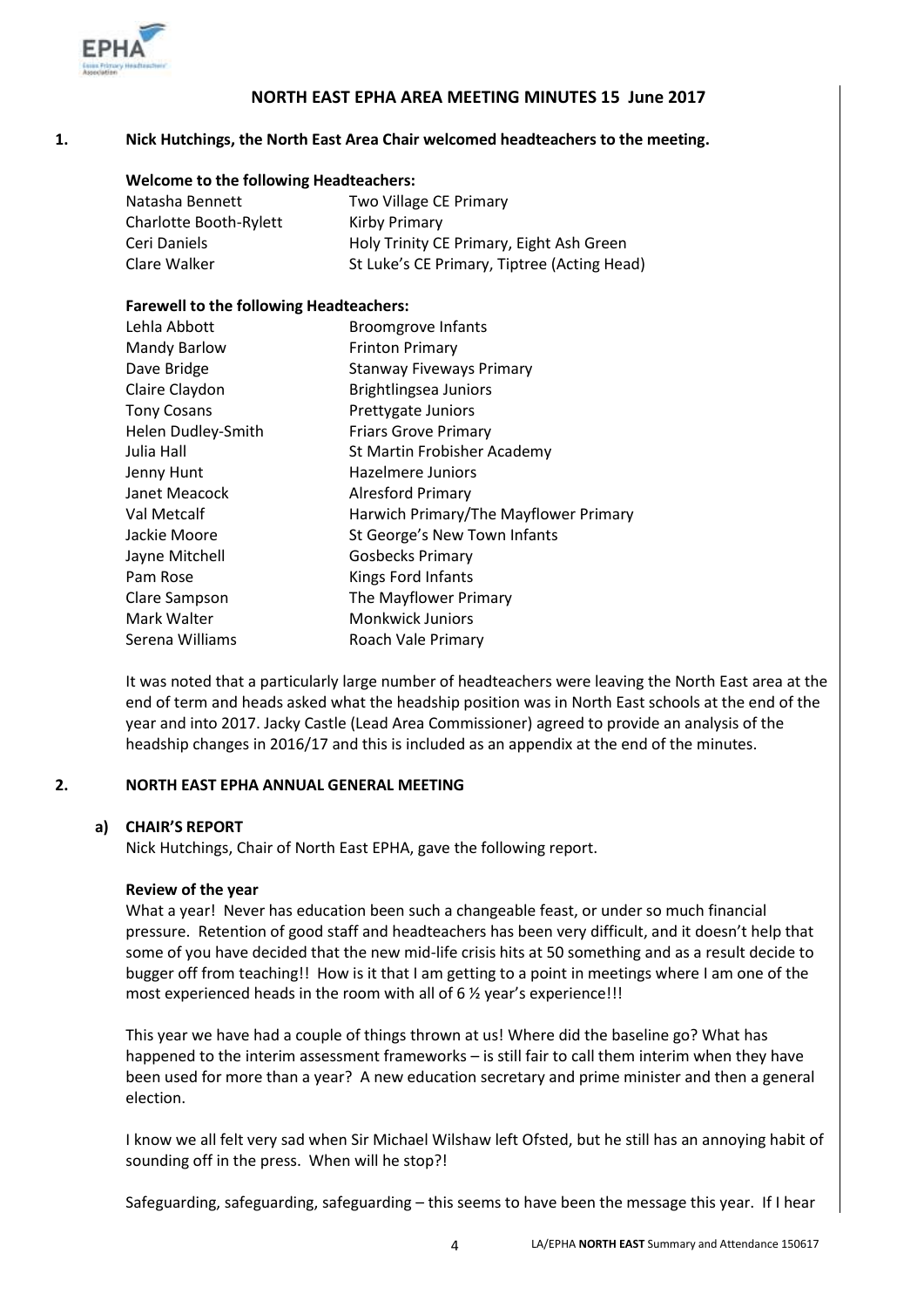

one more time that I should keep records, I should shred records or I should publish the whole lot, I might just lose the will to live!

Staffing issues have played very heavily on our minds. Where to get them to begin with – Australia or Canada anyone! Interview by skype? Can we tempt you with some reduced cost housing or a stay in an empty vicarage? What about our wonderful curriculum and assessment methods? Aren't they enough? Of course not.

Let's just focus on the children for a moment.

They are the bright lights in our dark days (most of the time!) How can you not smile when a child answers the following question:

What do you enjoy about writing? And they reply: 'It helps me with my vocabulisation' What a wonderful new word.

Or the children that respond to the question: Who is in charge of keeping children safe in this school? With

'The cook?'

Then there has been the fall of the academy and the rise of the grammar. Somewhere along the way we have also lost our RSC to an academy chain. I wonder what prompted that?

Let's not forget the National Funding Formula!!!

#### **What is to come?**

This year I have absolutely no clue. If America can elect Trump, then the possibilities are endless! Could it be?:

- Grammars
- Academies
- More coasting schools
- A new Education White Paper
- The loss of Key Stage 1 SATs
- The introduction of a new national baseline
- Final ideas on the National Funding Formula
- Training every teacher to be a mental health worker

#### **My thoughts**

So; with all of that having taken place, it's no wonder heads have decided their time to move on may have come. For those of us who are left behind…

May luck and good judgement be on our side.

To all of you in this room…

EPHA will continue to work on your behalf, bringing you together to solve issues, to allow your voice to be heard, to provide you with a shoulder to cry on and a laugh to share. No other county has such a strong group of Heads and in the North East in particular.

EPHA has gone from strength to strength and is, I think, supporting primary, infant and junior headteachers more than ever. The EPHA "offer" now includes termly briefings for groups of heads (in addition to these termly meetings), the helpful website, two brilliant conferences each year and free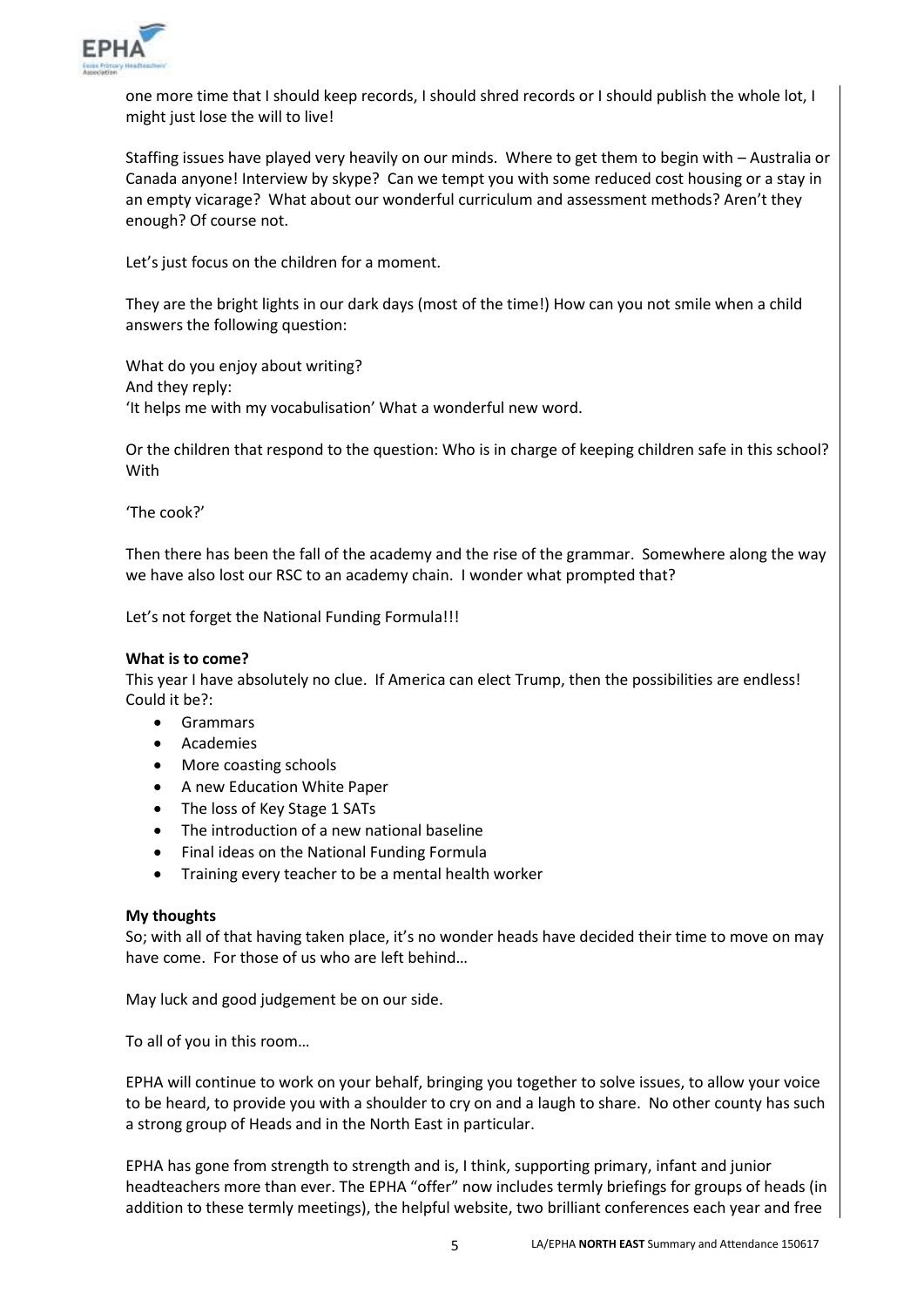

training events such as the RAISEonline training and the Coaching for the Soul sessions, as well as continued support from Pam and Nigel. These are very welcome in a world where all support seems to come with a hefty price tag. Thank you to them both for the work that they do to support EPHA and keep the association running so smoothly.

You are all brilliant. You work under some of the most challenging circumstances every day; moving from being a mother or father in one breath, to being a social worker in another, to being a fundraiser with your right hand and at the same time using your left to balance a budget; not forgetting to smile, or grimace, at the occasional child or member of staff!!

Take heart in the fact that this is a bloody hard job and you have a right to be tired all of the time. I am incredibly proud to chair this group and I know that you have the children's interests at the heart of what you do.

Have a brilliant break when it comes, drink a truck load of prosecco and relax.

# **b) ELECTION OF OFFICERS AND LOCAL DELIVERY GROUP REPRESENTATIVES**

| <b>Chair</b>            | Nick Hutchings (Hamilton Primary)                                    |
|-------------------------|----------------------------------------------------------------------|
| <b>Vice-Chair</b>       | Lehla Abbott (Broomgrove Infants)                                    |
| <b>Treasurer</b>        | Bridget Harris (St Thomas More's Catholic Primary)                   |
| <b>Colchester West</b>  | Nick Hutchings (Hamilton Primary)                                    |
| <b>Colchester East</b>  | Paula Pemberton (Hazelmere Juniors)                                  |
| <b>Colchester South</b> | Jacqu Martin (Langenhoe Primary)                                     |
| <b>Tendring Mid</b>     | Ian MacDonald (Elmstead Primary)                                     |
| <b>Tendring North</b>   | Donna Parker (Ardleigh St Mary's CE Primary)                         |
| <b>Tendring South</b>   | Sue Bardetti (Holland Haven Primary                                  |
|                         | <b>Harwich &amp; Dovercourt</b> Mark Millbourne (All Saints Primary) |

The officers and Local Delivery Group representatives were thanked for the hard work that they do on behalf of headteachers in the North East Area and for agreeing to continue in their roles or taking on new positions.

**c) The Summer term EPHA newsletter**, including dates for the 2017/18 school year, was circulated to headteachers at the meeting -these can also be found on the Newsletter page of the EPHA website [www.essexprimaryheads.co.uk.](http://www.essexprimaryheads.co.uk/)

# **d) EPHA Annual Subscription**

As agreed at the summer term meetings in 2015, funding for EPHA will no longer be through subscription, but will be top-sliced from the Delegated Schools Grant. Area meetings will continue to be "free" to all primary headteachers, as will the website, headteacher briefings and advice and support from the Professional Officer and Executive Director.

# **e) Conferences**

Headteachers were reminded that the Deputy Headteachers' conference will be held on Friday 6 October 2017 at the Weston Homes Community Stadium (key note speakers Andrew Hall and Sir John Jones) and next year's annual Headteachers' conference will be held on Friday 23 March 2018 at Stock Brook Country Club.

The programme and booking form for the Deputy Conference will be posted to schools at the end of June.

# **f) Recruitment and retention survey**

Headteachers were asked to complete a survey about current recruitment and retention in their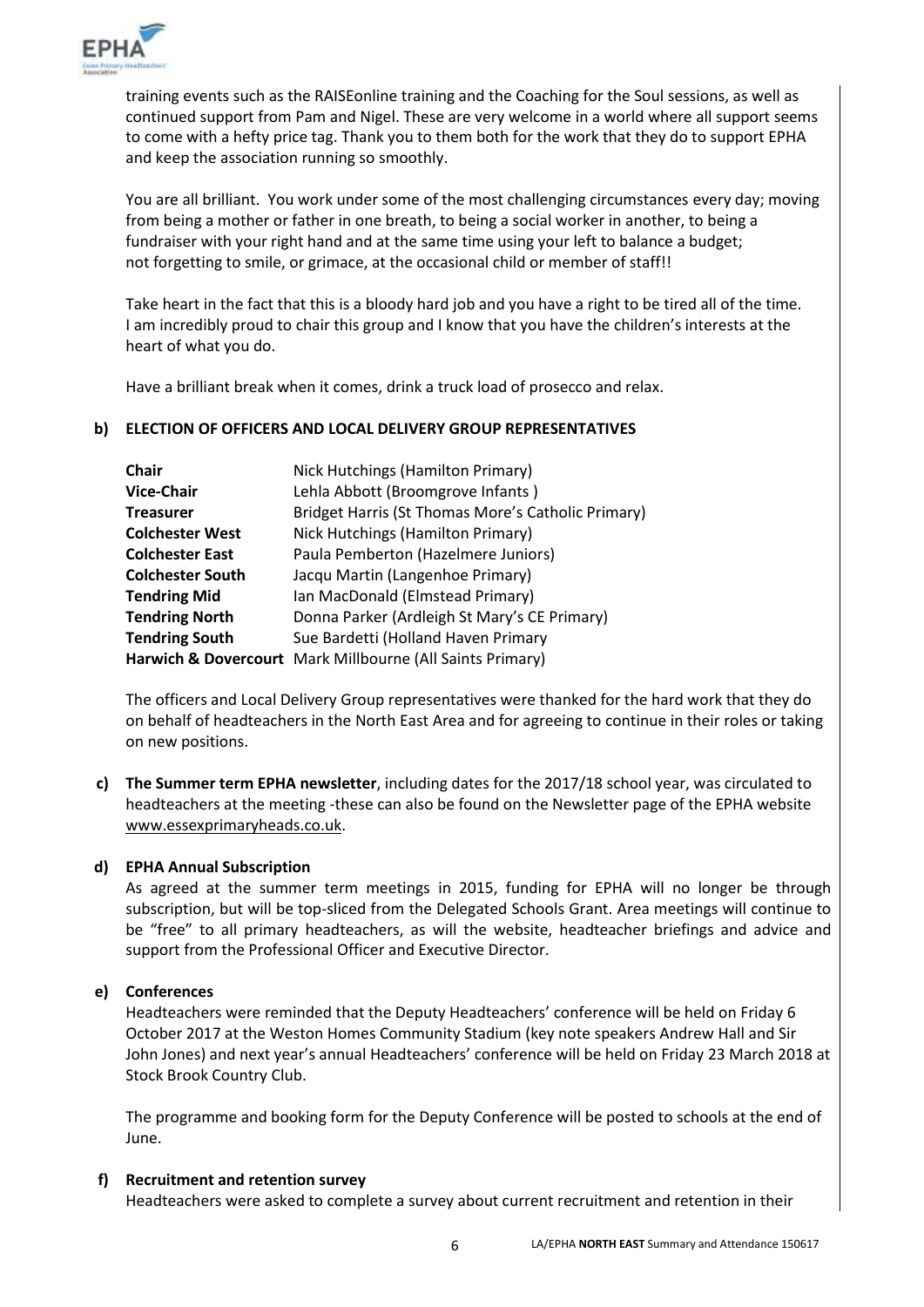

schools, and also their engagement and the impact of the strategies introduced by the Recruitment and Retention Task and Finish Group.

The outcomes of the survey have been collated and are included as an appendix (2) to these minutes.

# **g) Future structure for area meetings**

The EPHA Executive is considering changing the structure of area meetings, to reduce them to half days, with or without lunch. (The latter option would save a significant amount of funding). This is because the afternoon sessions are often poorly attended, despite booking a number of presenters. It is increasingly the case that many headteachers find it difficult to be out of their school for a whole day.

North East heads were asked for their opinion.

- There was unanimous agreement that the meetings should be half a day.
- Around 40% of heads wanted to have lunch provided.
- **3. EDUCATION SUPPORT PARTNERSHIP Presented by Caroline Geilnik**

Caroline explained that the Education Support Partnership is unique in that it is a not-for-profit organisation which started as the Teachers' Benevolent Fund in 1877. All profits generated through the sale of their programmes help fund the charitable work. The organisation has worked with more than 300,000 in more than 4,000 schools, local authorities, universities and charities across the UK. Research indicates that there is a recruitment, retention and well-being problem in education – in 2015 a YouGov poll suggested that a third (34% to be precise) of the education workforce are expected to leave by 2020.

With a rising school population 190,176 extra teachers will be needed in England by 2020 unless more current teachers can be persuaded to stay. Whilst some will be retiring, many others are set to leave for negative reasons at a time when pupil numbers are increasing and recruiters are struggling to find trainees. To give a feel for the scale of this challenge, unless more staff can be supported to stay, the UK will need to recruit 200 teachers every single day just to keep staffing levels the same.

In 2013-14, 55% of teachers in England had one period off for sickness absence.

The benefits of looking after your staff are obvious:

- Improved pupil outcomes
- Increase in management capacity
- Reduced absence and associated costs
- Increased productivity
- Improved staff performance
- Improved staff retention
- Improved morale across the organisation
- Helps meet your legal duty of care as an employer

The services offered by the Education Support Partnership include:

#### **Individual counselling and support**

This includes 24/7 support and counselling through the Employee Assistance Programme, face to face counselling and legal and financial support.

# **Creating a Positive Workplace**

The purpose of the Positive Workforce Programme is to help organisations to work collaboratively with staff to create a positive working environment by securing the wellbeing and effectiveness of their workforce. The programme begins with a confidential online Positive Workplace survey, followed by flexible support from a consultant over a two-year period.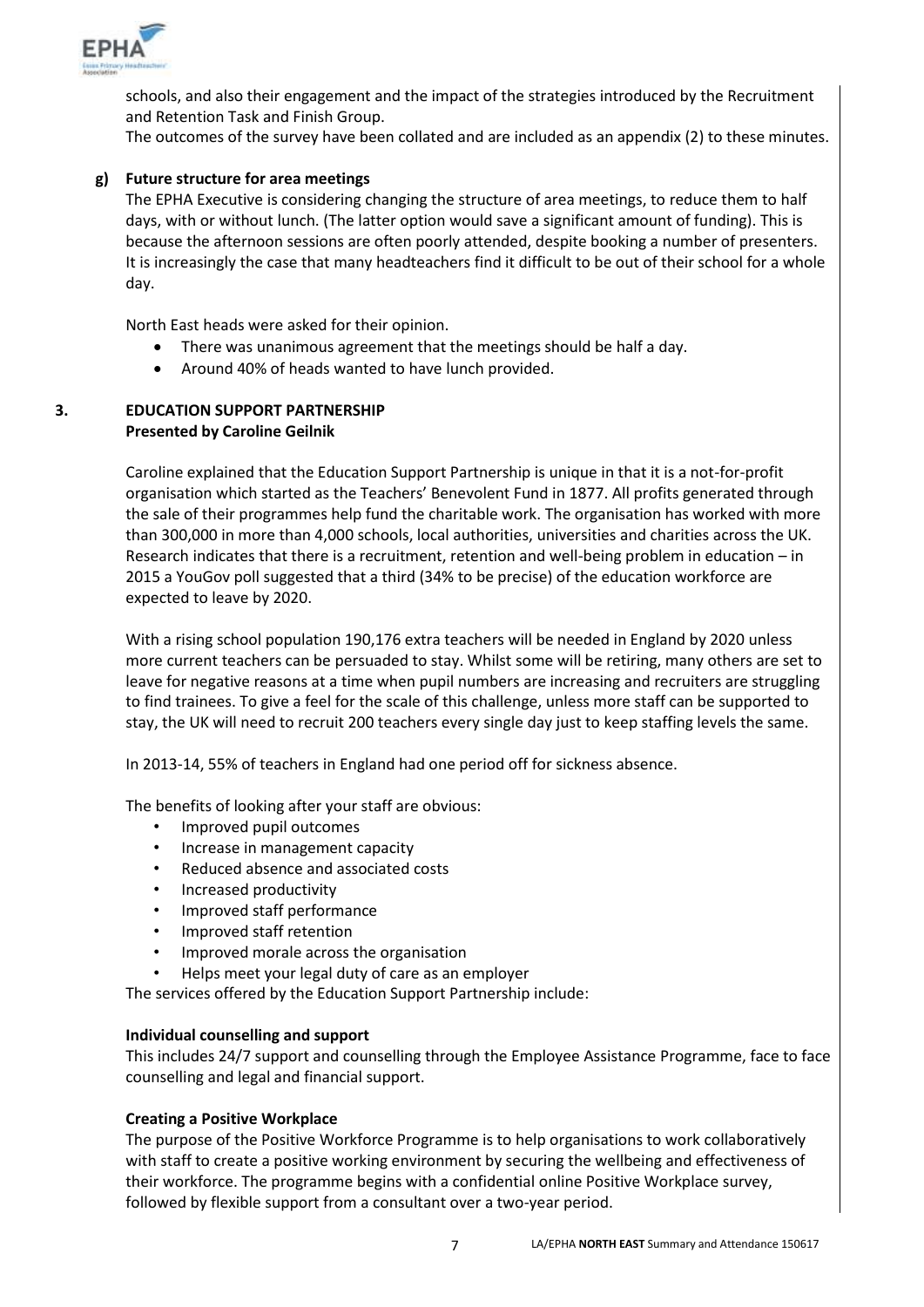

# **Coaching and support for leaders**

Headspace is already running in Essex and offers a confidential, personal and professional development programme specifically designed for groups of headteachers. Headspace runs over a period of between six and twelve months and is customised to meet the needs of the headteachers in the group. The programme consists of a whole day introductory session followed by five half-day sessions facilitated by a consultant.

YourSpace is a similar programme for deputy heads and school leaders. It is a simple and effective support and development programme based on a four session model of 3 hours per session.

# **Learning and development**

The comprehensive range of Smart Training and Development Workshops will help organisations achieve high levels of staff engagement; they focus on SMART communication, work, change, resilience leadership, relationships, survival, transition and/or coaching and can be tailored to the needs of the school.

# **Health and wellness**

An occupational health service is available, as well as health assessments, health checks and so on.

Charitable services – funded by the paid-for programmes, include

- Grants
- Campaigning work
- Recruitment and retention
- #Not quitting teaching
- An Education Manifesto
- Telephone support 08000 562 561

For further information about the Education Support Network go to <https://educationsupportpartnership.org.uk/>

For further information about Headspace of any of the Education Support Services, contact caroline Gielnik, the Regional Development Consultant for Essex by email: [caroline.gielnik@edsupport.org.uk](mailto:caroline.gielnik@edsupport.org.uk) or mobile 07814 515 980

# **4. FUTURE DATES**

**NORTH EAST meetings with the Local Authority officers 2017/18 -at Weston Homes Community Stadium**

Wednesday 8 November 2017 Thursday 22 February 2018 Thursday 14 June 2018 **Deputy Headteachers' Annual Conference 2017** Friday 6 October 2017 Weston Homes Community Stadium **Headteachers' Annual Conference 2018** Friday 23 March 2018 Stock Brook Country Club, Nr Billericay

# **ASP/Inspection dashboard training**

| $9.30$ am $-11.30$ am | <b>Great Hallingbury Manor</b>   |
|-----------------------|----------------------------------|
| 1.30 pm $-$ 3.30 am   | Weston Homes Stadium, Colchester |
| 5.00 pm $- 7.00$ am   | Weston Homes Stadium, Colchester |
| $9.30$ am $-11.30$ am | Holiday Inn, Basildon            |
| 1.30 pm $-$ 3.30 am   | Lion Inn, Boreham                |
|                       |                                  |

Please let Pam Langmead know if you would like a place.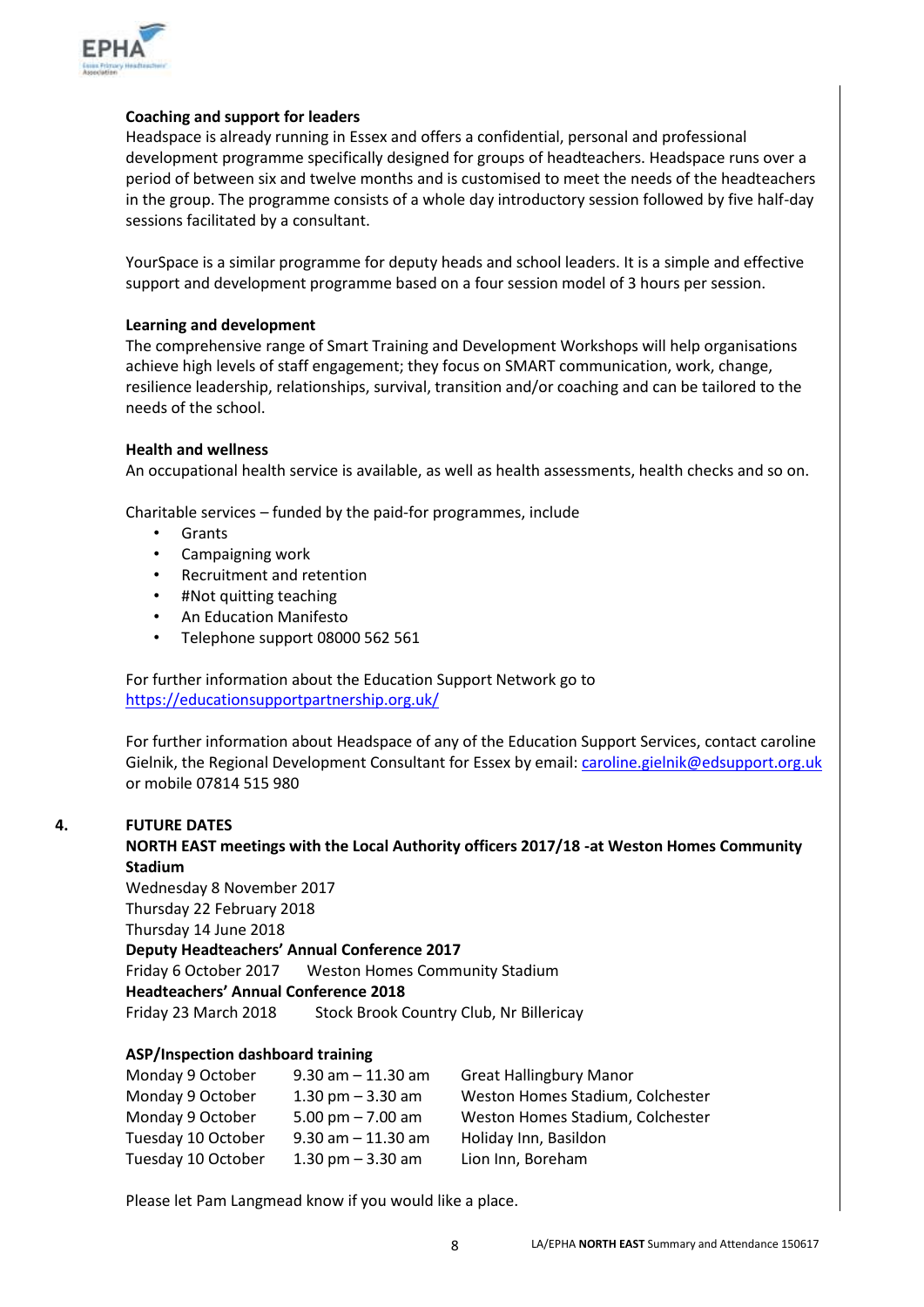

# **Appendix 1 - North East Essex Headteacher recruitment 2016-2017**

| School                                  | Reason for recruitment                           | Current position                                                                                    |
|-----------------------------------------|--------------------------------------------------|-----------------------------------------------------------------------------------------------------|
| Hazelmere Junior                        | Headteacher retiring                             | New headteacher appointed for<br>September 2017                                                     |
| <b>Gosbecks Primary</b>                 | Headteacher retiring                             | New headteacher appointed for<br>September 2017                                                     |
| Prettygate Junior                       | Headteacher retired summer 2016. Interim         | Headteacher of the infant school to be                                                              |
|                                         | headteacher for one year until summer<br>2017    | executive headteacher from September<br>2017                                                        |
| St John's Primary                       | Headteacher secured new headship in Essex        | New headteacher appointed January<br>2017                                                           |
| <b>Frinton Primary</b>                  | Headteacher leaving headship                     | Head of Great Bentley to be executive<br>headteacher from September 2017                            |
| <b>Alresford Primary</b>                | Headteacher returning to just lead own<br>school | New headteacher appointed for<br>September 2017                                                     |
| Brightlingsea Junior                    | Headteacher secured new headship in<br>Suffolk   | Headteacher of the infant school to be<br>executive headteacher from September<br>2017              |
| Two Village Primary                     | Headteacher retired at Xmas                      | New headteacher appointed April 2017                                                                |
| Harwich Primary                         | Headteacher retiring                             | New headteacher appointed for<br>September 2017                                                     |
| <b>Mayflower Primary</b>                | Headteacher retiring                             | New headteacher appointed for<br>September 2017                                                     |
| Holy Trinity Eight Ash Green<br>Primary | Headteacher secured new role in Suffolk          | New headteacher appointed April 2017                                                                |
| Tiptree St Luke's Primary               | Headteacher left                                 | New headteacher appointed for January<br>2018                                                       |
| St Joseph's Catholic Primary<br>Harwich | Headteacher left headship                        | Headteacher of St Theresa 's Catholic<br>primary to be executive headteacher<br>from September 2017 |
| Roach Vale Primary                      | <b>Headteacher retiring</b>                      | New headteacher appointed for<br>September 2017                                                     |
| King's Ford Infant School               | Headteacher retiring                             | New headteacher appointed for<br>September 2017                                                     |
| St George's Infant School               | Headteacher retiring                             | New headteacher appointed for<br>September 2017                                                     |
| Broomgrove Infant                       | Headteacher secured new headship in Essex        | Interim headteacher appointed for one<br>year                                                       |
| Monkwick Junior                         | Headteacher moving on                            | New headteacher appointed for<br>September 2017                                                     |
| <b>Spring Meadow Primary</b>            | Headteacher retiring at Xmas 2017                | New headteacher appointed for January<br>2018                                                       |
| <b>Stanway Fiveways Primary</b>         | Headteacher retired                              | Recruitment process underway. Deputy<br>headteacher is acting headteacher until                     |
|                                         |                                                  | an appointment is made and the<br>successful candidate can start.                                   |
| <b>Friars Grove Primary</b>             | Headteacher moving on                            | Recruitment process underway. Deputy                                                                |
|                                         |                                                  | headteacher will be acting headteacher                                                              |
|                                         |                                                  | until an appointment is made and the                                                                |
| Sir Martin Frobisher Academy            | Headteacher retiring                             | successful candidate can start.<br>This is a REACH2 academy. At the                                 |
|                                         |                                                  | moment the LA don't know what the                                                                   |
|                                         |                                                  | leadership arrangements are for                                                                     |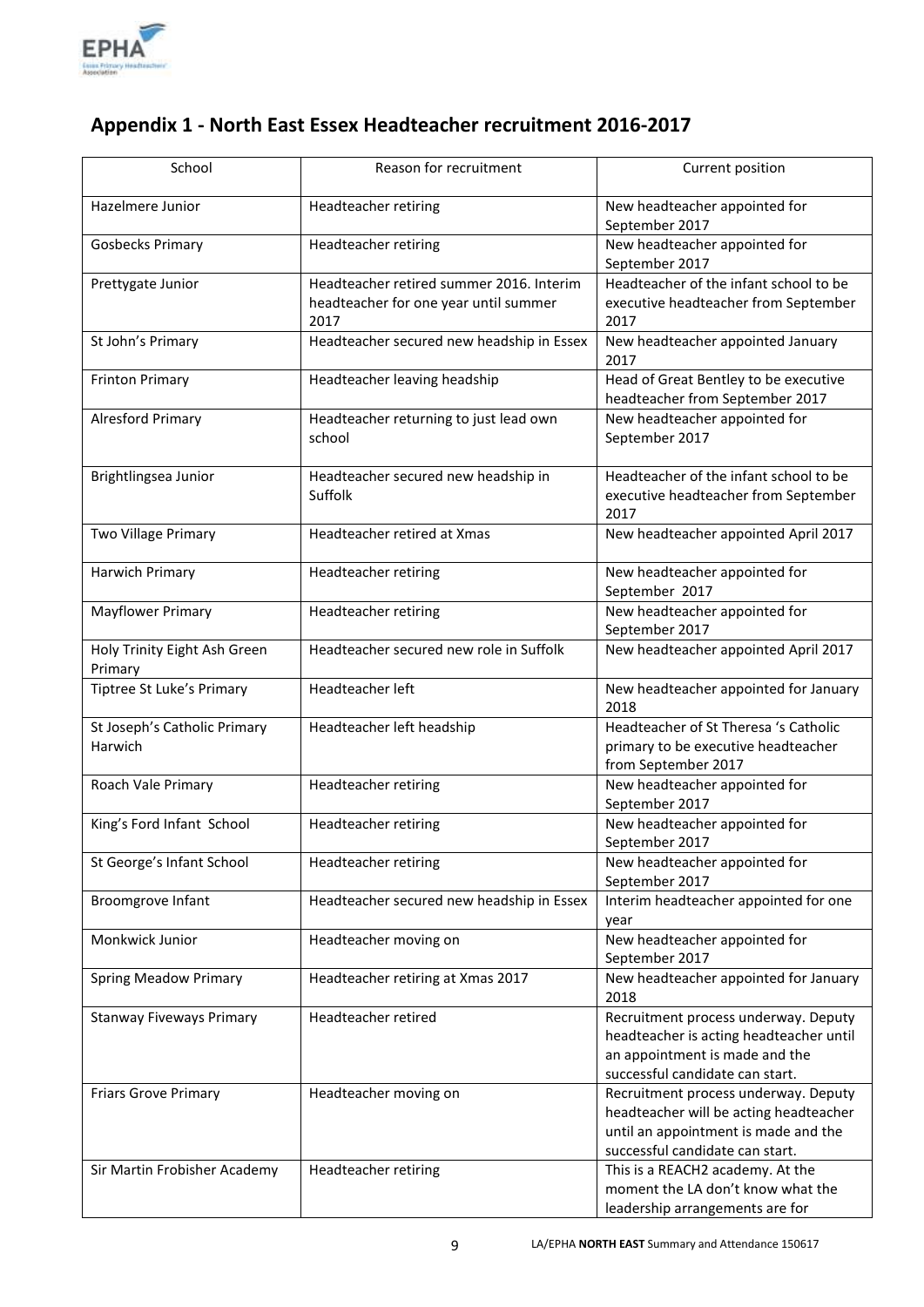

September

# **Appendix 2 – Recruitment and Retention questionnaire – June 2017**

| Number of responses - total number from primary, infant and junior schools |                   |      |     |  |
|----------------------------------------------------------------------------|-------------------|------|-----|--|
| South                                                                      | <b>North East</b> | West | Mid |  |
| 33                                                                         | 17                |      | 25  |  |

| Number of teachers leaving in July $-$ and reason |           |                                                                                                                              |  |  |
|---------------------------------------------------|-----------|------------------------------------------------------------------------------------------------------------------------------|--|--|
|                                                   |           |                                                                                                                              |  |  |
| South                                             | $\bullet$ | $2 - 1$ going to private sector/1 education to part-time                                                                     |  |  |
|                                                   | $\bullet$ | 2 - 1 leaving profession (pre-capability)/1 moving to another school offering more                                           |  |  |
|                                                   |           | money                                                                                                                        |  |  |
|                                                   | ٠         | 6 class teachers - out of 9!!! 2 contracts not renewed as not good enough, 1                                                 |  |  |
|                                                   |           | relocation, 2 time to move on, 1 returning to old school (not very clear reason).                                            |  |  |
|                                                   | $\bullet$ | $2 - 1$ retirement/1 relocation                                                                                              |  |  |
|                                                   | ٠         | 4 - 2 on long term supply, contract ending/1 moving out of Essex/ 1 moving into                                              |  |  |
|                                                   |           | secondary education                                                                                                          |  |  |
|                                                   | $\bullet$ | 1.5 teacher vacancies                                                                                                        |  |  |
|                                                   | $\bullet$ | 1 – greater opportunities in a large (5 form entry) school                                                                   |  |  |
|                                                   | ٠         | 1 - promotion to SEN adviser in Essex                                                                                        |  |  |
|                                                   | ٠<br>٠    | $2 - 1$ retiring/1 moving out of area<br>3 - co-head leaving education/Deputy - headship appointment/NQT 1 year              |  |  |
|                                                   |           | contract and capability issues                                                                                               |  |  |
|                                                   | $\bullet$ | $2 - 1$ moving to China to teach/1 moving into private sector                                                                |  |  |
|                                                   | ٠         | 4-1 unknown reason, 1 moving to Devon, 2 moving to different schools                                                         |  |  |
|                                                   | ٠         | 1 - leaving professions, ill health                                                                                          |  |  |
|                                                   | ٠         | $3 - 2$ to go travelling/1 wants to work in a special school                                                                 |  |  |
|                                                   | ٠         | 1 moving out of Essex                                                                                                        |  |  |
|                                                   | ٠         | $3 - 1$ promoted to headship/1 promoted to DHT/1 moving to special school                                                    |  |  |
|                                                   | $\bullet$ | 6 - 2 relocating (Billericay and Colchester)/1 moving to private school/1 leaving                                            |  |  |
|                                                   |           | profession to have more time for family/1 leaving teaching to be a new parent/1                                              |  |  |
|                                                   |           | moving to Southend school to be nearer home.                                                                                 |  |  |
|                                                   | ٠         | $5 - 1$ leaving/4 maternities                                                                                                |  |  |
|                                                   | ٠         | 3 maternities                                                                                                                |  |  |
|                                                   | ٠         | $2 - 1$ relocating to Midlands/1 maternity                                                                                   |  |  |
|                                                   | ٠         | 3 teachers left in Feb, March and May - capability. 1 part-time teaching leaving in                                          |  |  |
|                                                   |           | July to gain KS1 experience.                                                                                                 |  |  |
| <b>North</b>                                      | $\bullet$ | 0 (several schools)                                                                                                          |  |  |
| East                                              |           | 4 – 1 retirement, 1 early retirement, 1 career change, 1 promotion                                                           |  |  |
|                                                   |           | 5 - 2 NQTs moving, 1 teacher leaving profession, 2 teachers moving to different<br>county - using a supply teacher in Year 1 |  |  |
|                                                   | ٠         | 5 - EYFS retiring, Yr 2 OTT relocating to London, Yr 3 OTT relocating to London, Yr4                                         |  |  |
|                                                   |           | moving to Oman, Yr5 supply teacher wanting less responsibility, moving to Europe.                                            |  |  |
|                                                   | ٠         | 3 (2 are SLT) 1 promotion/1 stress/1 abroad                                                                                  |  |  |
|                                                   |           | $4 - 3$ moving to other schools/1 returning to higher education                                                              |  |  |
|                                                   |           | 2 teachers going on maternity leave - I only have 4 in total!                                                                |  |  |
|                                                   |           | $6 - 1$ capability/1 to be closer to home with new baby/1 promotion/1 maternity                                              |  |  |
|                                                   |           | leave/2 retiring                                                                                                             |  |  |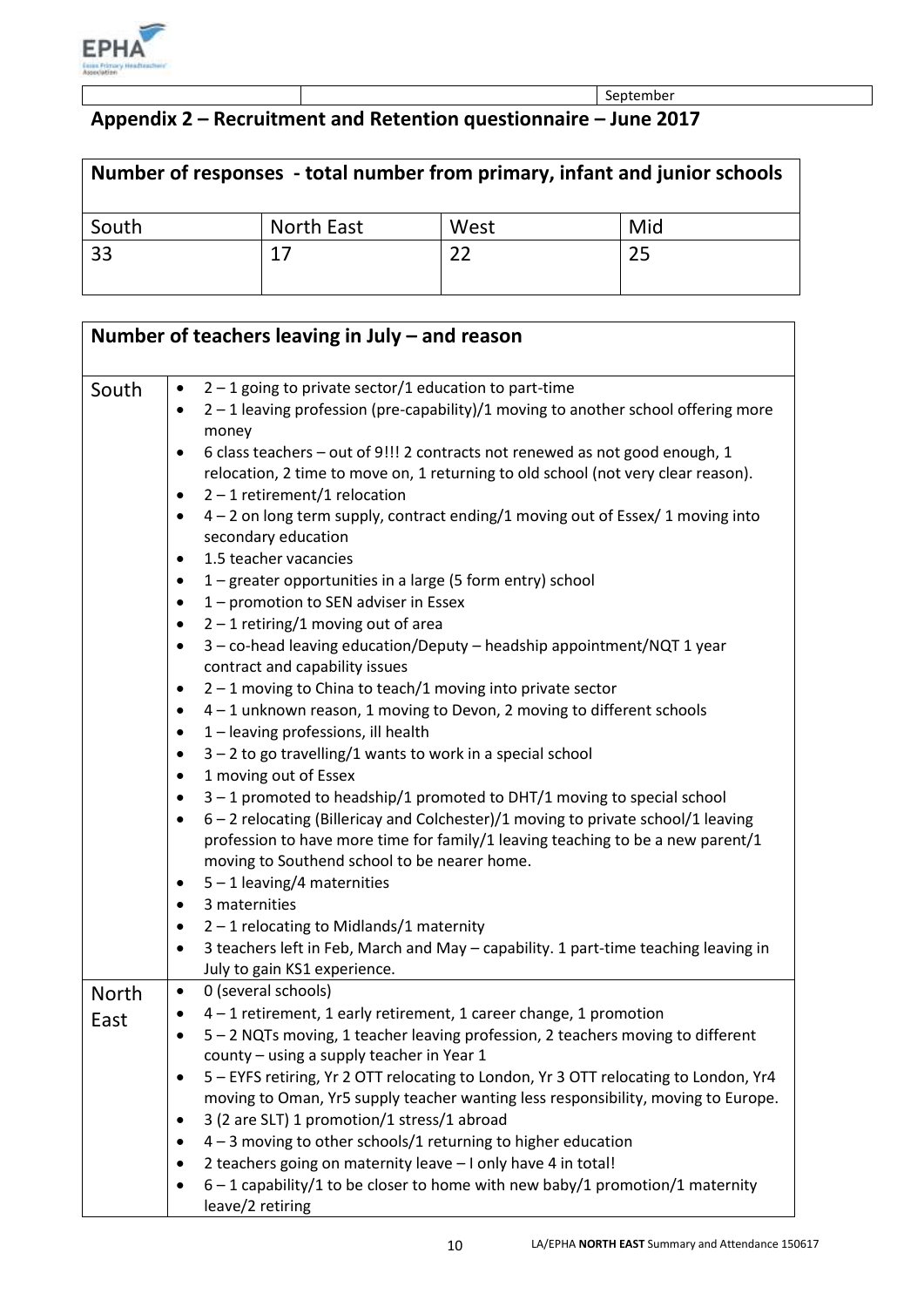

|      | 2 – 1 to work part-time/performance/ 1 on long term supply from a supply agency.<br>٠ |                                                                                                                      |  |  |
|------|---------------------------------------------------------------------------------------|----------------------------------------------------------------------------------------------------------------------|--|--|
|      | ٠                                                                                     | 3.5 - 2 moving because of partner's job/1 retirement/.5 to a different school                                        |  |  |
|      | ٠                                                                                     | 1 retirement - (DHT)                                                                                                 |  |  |
|      | ٠                                                                                     | 5 - 2 NQTs relocating/3 maternity leave                                                                              |  |  |
| West | $\bullet$                                                                             | $4 + 2$ maternity                                                                                                    |  |  |
|      | ٠                                                                                     | 6 in total Year 5 teacher<br>Moving to work in an Independent School in Hong Kong                                    |  |  |
|      |                                                                                       | Promotion - relocation out of area -housing costs etc<br>Year 3 teacher                                              |  |  |
|      |                                                                                       | Moving to work in a school closer to home<br>Year 2 teacher                                                          |  |  |
|      |                                                                                       | Workload - wants to achieve better work/life balance<br>Year 4 teacher                                               |  |  |
|      |                                                                                       | AHT –<br>Maternity                                                                                                   |  |  |
|      |                                                                                       | SEND Co - Maternity                                                                                                  |  |  |
|      | ٠                                                                                     | 3 - two for a career break and one relocating to Lancashire                                                          |  |  |
|      | ٠                                                                                     | 1 - moving on, bigger school, more opportunity, different LA                                                         |  |  |
|      | $\bullet$                                                                             | 1 full time - moving to private sector, 1 part time - no reason given                                                |  |  |
|      | $\bullet$                                                                             | Senior teacher poached by another school.                                                                            |  |  |
|      | $\bullet$                                                                             | 4 - 0.4 music teacher resigned; 0.4 leaving for family reasons; 2 agency staff not                                   |  |  |
|      |                                                                                       | using again                                                                                                          |  |  |
|      | $\bullet$                                                                             | $1$ – not renewing contract                                                                                          |  |  |
|      | $\bullet$                                                                             | $4 - 3$ retiring, 1 promotion                                                                                        |  |  |
|      | $\bullet$                                                                             | $1$ – maternity – 6 in the last 5 years, the school has a great number of part time                                  |  |  |
|      |                                                                                       | staff to manage.                                                                                                     |  |  |
|      | $\bullet$                                                                             | 2 teachers – one moving near home, the other moving to work for a LA (not Essex).                                    |  |  |
|      | $\bullet$                                                                             | $2 - 1$ taking a sabbatical year, 1 relocation.                                                                      |  |  |
|      | $\bullet$                                                                             | $2 - 1$ moving to private sector, 1 going to work as a supply teacher because of                                     |  |  |
|      |                                                                                       | worklife balance.                                                                                                    |  |  |
|      | $\bullet$                                                                             | 1 - Taking a year out - travel                                                                                       |  |  |
|      | $\bullet$                                                                             | 1 - promotion to Deputy in neighbouring school.                                                                      |  |  |
|      | $\bullet$                                                                             | 2 maternity covers                                                                                                   |  |  |
|      | $\bullet$                                                                             | $2 - 1$ maternity, 1 promotion.                                                                                      |  |  |
|      | ٠                                                                                     | 2 moving to schools closer to their homes.                                                                           |  |  |
|      |                                                                                       | 4 in total - 1 EYFS contracted 1 year to teach bulge class, 1 wanted SENCo post so                                   |  |  |
|      |                                                                                       | moving on, 2 CPD opportunities.                                                                                      |  |  |
| Mid  |                                                                                       | 3 teachers leaving in total.                                                                                         |  |  |
|      |                                                                                       | 1 linked to maternity cover / Other two teacher's work part-time - one resigned                                      |  |  |
|      |                                                                                       | because they want a new challenge and to work full time and the other covered                                        |  |  |
|      |                                                                                       | PPA 2 days a week teaching French and wants to revert back to supply teaching.                                       |  |  |
|      | ٠                                                                                     | 2 teachers are leaving. One teacher went on maternity leave in September and had                                     |  |  |
|      |                                                                                       | always intended to leave at the end of her maternity leave.                                                          |  |  |
|      |                                                                                       | The second teacher was on maternity leave and wanted to come back for 3 days                                         |  |  |
|      |                                                                                       | per week. For a number of reasons, we were unable to accommodate this request.                                       |  |  |
|      | ٠                                                                                     | 1-moving closer to home                                                                                              |  |  |
|      | $\bullet$                                                                             | $2$ – promotion                                                                                                      |  |  |
|      |                                                                                       | 2-1 relocated to live in Norfolk in December 2016 but has lodged locally in the week to                              |  |  |
|      |                                                                                       | stay with us until July. Deputy Head has moved into private sector.                                                  |  |  |
|      | $\bullet$                                                                             | $1$ – leaving education                                                                                              |  |  |
|      | $\bullet$                                                                             | $1$ – to another school                                                                                              |  |  |
|      | $\bullet$                                                                             | 3-1 leaving the profession, 1 NQTs, one moving to private sector, one to a new school.                               |  |  |
|      | $\bullet$<br>$\bullet$                                                                | $3 - 2$ to other schools, 1 stay at home dad<br>5 - one promotion to Deputy, 4 due to quality of teaching decisions! |  |  |
|      | $\bullet$                                                                             | $2 - 1$ promotion to a different area, 1 temporary no longer required.                                               |  |  |
|      | $\bullet$                                                                             | $2 - 1$ retiring, 1 for family reasons                                                                               |  |  |
|      |                                                                                       | 3-1 promotion to SENCo, 1 relocating to Scotland, 1 leaving teaching.                                                |  |  |
|      |                                                                                       | 3-1 emigrating, 1 promotion to Deputy, 1 NQT release from contract.                                                  |  |  |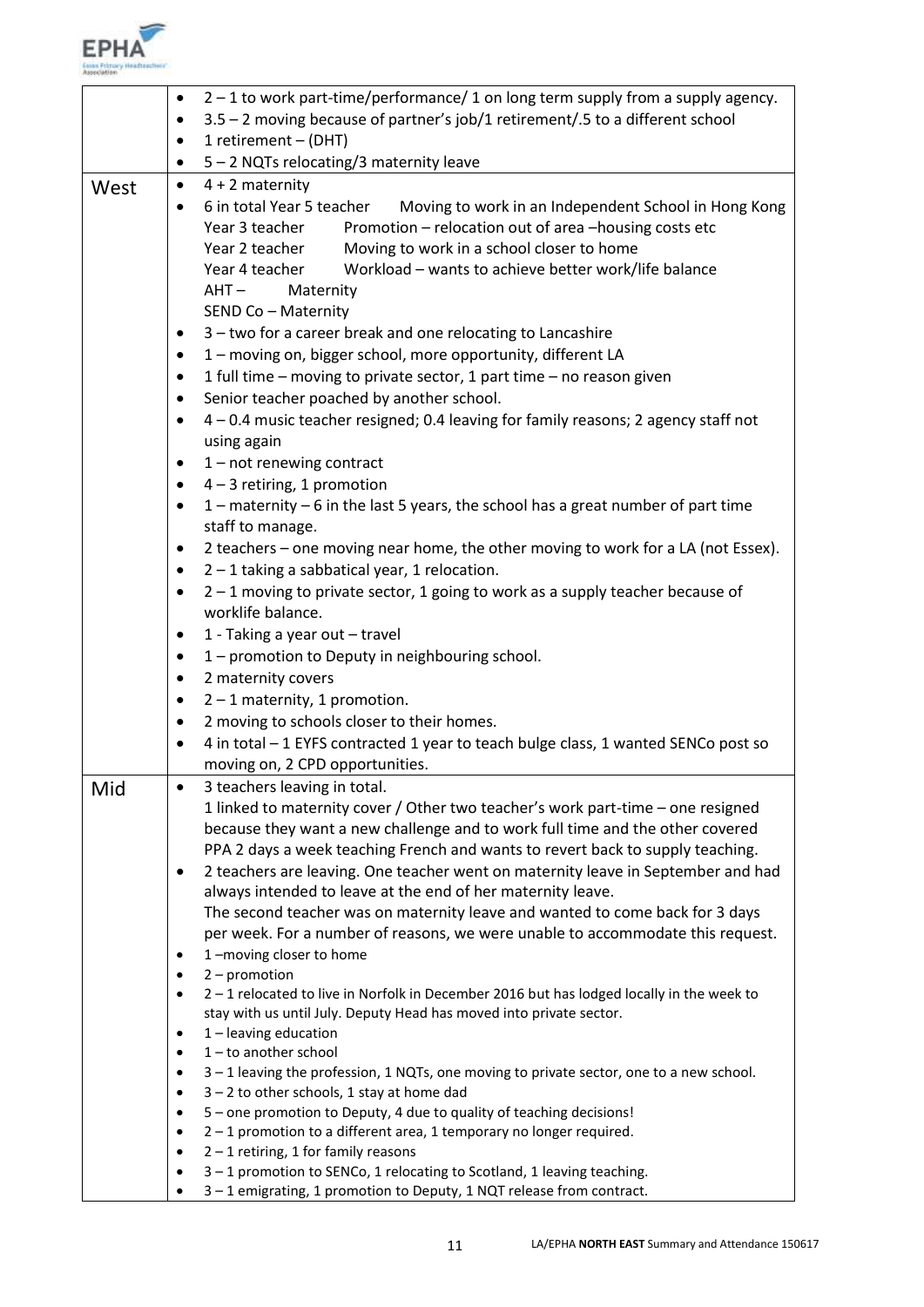

|  | 3.5 – 1 to relocate to live with boyfriend, 1 to Dubai (Chasing the money), 1 to work in a |
|--|--------------------------------------------------------------------------------------------|
|  | private school (poached and offered the earth), 1 maternity leave starting autumn.         |
|  | 3 – moving nearer to home – traffic chaos on A12 and A120!                                 |
|  | 3-1 retiring and 2 to be closer to home (already lost 2 teachers at Easter - journey to    |
|  | Burnham turned out to be too far)                                                          |
|  |                                                                                            |

Significant number moving to private sector.

Some leaving teaching altogether.

Maternity crops up over and over again – plus the challenge of covering leave.

# **Number of class teacher vacancies/temporary cover arrangements from September**

| South                                                                                                                                                                                                                                                                                                                                                                                                              | <b>North East</b>                                                                                                                                                                                                                                                                                                                                                                                                                                    | West                                                                                                                                                                                                                                                                                                                                                                                                                                                                                                                    | Mid                                                                                                                                                                                                                                                                                                                                                                                                                                                                                                                                        |
|--------------------------------------------------------------------------------------------------------------------------------------------------------------------------------------------------------------------------------------------------------------------------------------------------------------------------------------------------------------------------------------------------------------------|------------------------------------------------------------------------------------------------------------------------------------------------------------------------------------------------------------------------------------------------------------------------------------------------------------------------------------------------------------------------------------------------------------------------------------------------------|-------------------------------------------------------------------------------------------------------------------------------------------------------------------------------------------------------------------------------------------------------------------------------------------------------------------------------------------------------------------------------------------------------------------------------------------------------------------------------------------------------------------------|--------------------------------------------------------------------------------------------------------------------------------------------------------------------------------------------------------------------------------------------------------------------------------------------------------------------------------------------------------------------------------------------------------------------------------------------------------------------------------------------------------------------------------------------|
| One FT vacancy<br>Two<br>I have a 7 <sup>th</sup> teacher on<br>maternity leave who I have<br>covered on a short term<br>contract.<br>One unqualified due to<br>being unable to find quality<br>maternity cover.<br>0.4 part time KS1 teacher -<br>trying to appoint in next few<br>weeks<br>Temporary cover for<br>maternity leave, covered<br>internally due to tight<br>budget.<br>Currently 1 unfilled vacancy | One vacancy from<br>September and one from<br>January - although may be<br>filled by the new term.<br>Neither of 2 vacancies filled<br>$yet - 2 rounds of$<br>advertising, 1 <sup>st</sup> round no<br>applicants, 2 <sup>nd</sup> round 4<br>applicants but only 1<br>suitable, who accepted a<br>permanent place elsewhere.<br>Now looking at agency CVs.<br>Very difficult, very stressful.<br>One vacancy currently - Yr4<br>None - but no SENCo | $3 - 1$ cannot replace any of<br>these teachers with a<br>permanent staff member so<br>am desperately trying to get<br>agency staff. This in itself is<br>proving to be extremely<br>difficult, as there is a<br>definite shortage of agency<br>teachers wanting full-time<br>work.<br>One not filled<br>None at present, but each<br>term we are managing<br>recruitment issues.<br>Two classes covered by<br>agency staff as no quality<br>responses to 3<br>advertisements.<br>$2$ – one due to school<br>expansion. | 1 job share in Year 1 is to be<br>covered by two supply<br>teachers. School has done<br>this for a reason and will be<br>looking to recruit a full time<br>teacher in January 2018.<br>We are interviewing soon<br>for the one class teacher<br>vacancy we have. If we are<br>not able to appoint then my<br>Deputy Headteacher will<br>cover 3 days and I will use<br>supply for the other 2 days. I<br>will advertise the post again<br>in the autumn term.<br>$1$ – one year contract to give<br>time to recruit senior<br>leader.<br>1 |
|                                                                                                                                                                                                                                                                                                                                                                                                                    |                                                                                                                                                                                                                                                                                                                                                                                                                                                      | $2 - no$ appointments made<br>yet for September.                                                                                                                                                                                                                                                                                                                                                                                                                                                                        | 2 temp teachers until<br>Christmas requited, due to                                                                                                                                                                                                                                                                                                                                                                                                                                                                                        |
|                                                                                                                                                                                                                                                                                                                                                                                                                    |                                                                                                                                                                                                                                                                                                                                                                                                                                                      | 1 post still vacant - advert<br>out at the moment and<br>hope to recruit one year<br>fixed term.                                                                                                                                                                                                                                                                                                                                                                                                                        | maternity leave teachers<br>returning.<br>None-have managed to fill<br>vacancies, but only through<br>DH taking on class<br>responsibilities. Another<br>maternity leave to fill for<br>February.                                                                                                                                                                                                                                                                                                                                          |

|       | Number/quality of applicants for recently advertised posts (if any)                                                                                                                                                                                                                                                                                                                                                                                                                                                                                                                                                    |
|-------|------------------------------------------------------------------------------------------------------------------------------------------------------------------------------------------------------------------------------------------------------------------------------------------------------------------------------------------------------------------------------------------------------------------------------------------------------------------------------------------------------------------------------------------------------------------------------------------------------------------------|
| South | We have struggled to recruit the right people in this academic year and for our<br>٠<br>EYFS vacancies had to advertise 5 times. Also, we couldn't recruit a Y2 teacher for<br>Spring & Summer terms.<br>1 poor - not qualified<br>$\bullet$<br>$1st$ advert – 6 applicants, none shortlisted<br>$2^{nd}$ advert – 10 applicants (including 2 from first round!) – 2 shortlisted and<br>appointed 1<br>$3rd$ advert – 2 applicants – none shortlisted<br>9 - probably 4 out of these were of decent quality<br>$\bullet$<br>Greater number for part-time vacancies. About 50% would not have considered<br>appointing. |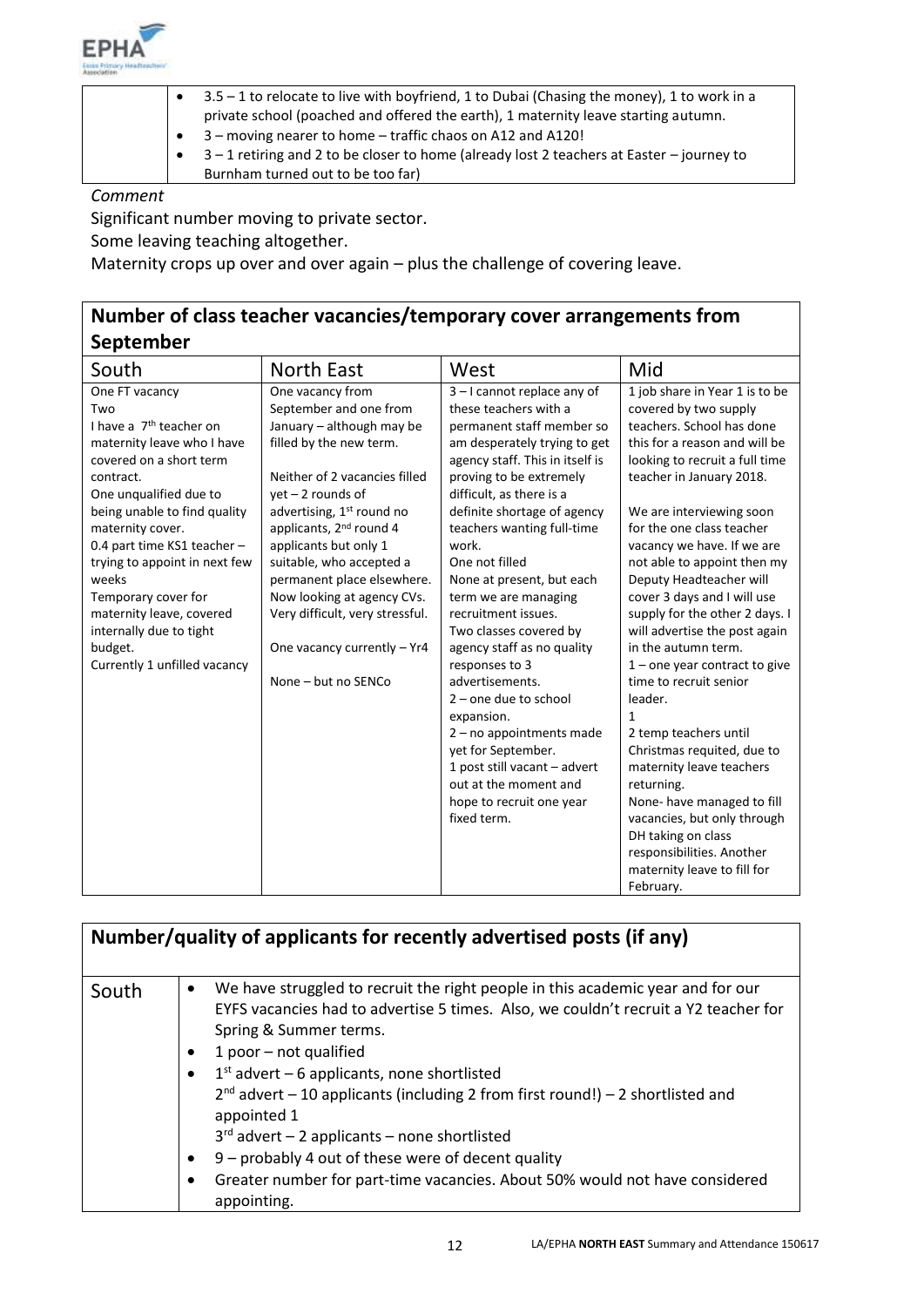

H

|              | Yr5/6 teacher post has been advertised since October 2016. Very few applicants,<br>$\bullet$                  |
|--------------|---------------------------------------------------------------------------------------------------------------|
|              | many want part-time and don't want responsibility for Year 6 SATs                                             |
|              | 12 applicants for 2 posts - 8 were shortlisted and 1 appointed<br>٠                                           |
|              | 3-1 leaving teaching to become a surveyor/1 leaving to teach in Malaysia/1<br>٠                               |
|              | moving to another school                                                                                      |
|              | 14 for DHT post<br>٠                                                                                          |
|              | 17 applications for co-head vacancy/10 application for mainscale teachers                                     |
|              | 9 applied for 3 posts - 4 were interviewed<br>٠                                                               |
|              | 5 applicants for 1 post - none appointed                                                                      |
|              | Good - 9 applicants for headteacher role. 8 applicants for Deputy role. CT was                                |
|              | sought after. Other role covered by staff increasing contracts.                                               |
|              | 3 applicants from 5 shortlisted-2 appointed elsewhere before interviews.<br>٠                                 |
|              | 7 applicants invited - 3 to be interviewed, 2 had jobs before interview.<br>$\bullet$                         |
|              | $4 - 3$ of which were poor<br>٠                                                                               |
|              | 6 - only 2 worth interviewing.                                                                                |
| <b>North</b> | On average, three or four applicants per advertisement. The quality is varied<br>$\bullet$                    |
| East         | though most candidates are not suitable.                                                                      |
|              | Recruited via teaching school - high quality                                                                  |
|              | Replaced a teacher for last September - was able to recruit from a good quality<br>$\bullet$                  |
|              | range of applicants                                                                                           |
|              | Good initial field but rapidly dwindled as candidates were appointment elsewhere.<br>٠                        |
|              | Retained 2 maternity cover teachers on a permanent basis, plus 2 new<br>$\bullet$                             |
|              | appointments (one from Suffolk)                                                                               |
|              | 2 applicants for maternity leave - lower quality, one no primary experience/ 6                                |
|              | applicants for UPKS2 (strong)                                                                                 |
|              | Around 2 per post - quality variable<br>٠                                                                     |
|              |                                                                                                               |
|              | 2 applicants - not suitable<br>$\bullet$                                                                      |
| West         | Last advertised post - 2 applicants. Neither were shortlisted<br>٠                                            |
|              | 4                                                                                                             |
|              | 4 applied $-2$ posts to fill<br>$\bullet$                                                                     |
|              | 15 applicants for assistant HT role - good quality;                                                           |
|              | 6 applicants for 2 CT roles, 2 were good, luckily! But one Romanian with limited                              |
|              | English, 2 without QTS and 1 trapeze artist!!!                                                                |
|              | Very little interest in Headteacher position - very small school so recruiting around                         |
|              | L8                                                                                                            |
|              | Just one candidate for one vacancy, the other 2 NQTs applied.<br>٠                                            |
|              | Recent applicants have been poor. At least 2 interviewed within last 6 months I am<br>$\bullet$               |
|              | unclear about how they have QTS!                                                                              |
|              | I have had to advertise 3 times to cover one post. 15 applications over 3 adverts -<br>٠                      |
|              | $2nd$ advert, no applicants at all. Out of 15 candidates 3 were of good quality, the                          |
|              | rest either long term supply teachers e.g. have never had a full time job.                                    |
|              | 2 - 1 appointed, 1 NQT with gaps in knowledge at interview.<br>٠                                              |
|              | 8 - 7 were good, 1 teaching in Vietnam and her application was full of typos!<br>$\bullet$                    |
|              | Maternity - 3 applicants, quality was medium to low. Teacher who was promoted<br>$\bullet$                    |
|              | - appointed our own SCITT student (also ex-TA at the school). We aim to "grow                                 |
|              | our own" teachers - this has been successful (4 out of 11 teachers recruited this                             |
|              | way). Get in there early - offer strong CPD/induction to support career as well the                           |
|              | school's needs.                                                                                               |
|              | Higher number and quality than historically as now we are rated "god". Average 4<br>٠<br>applicants per post. |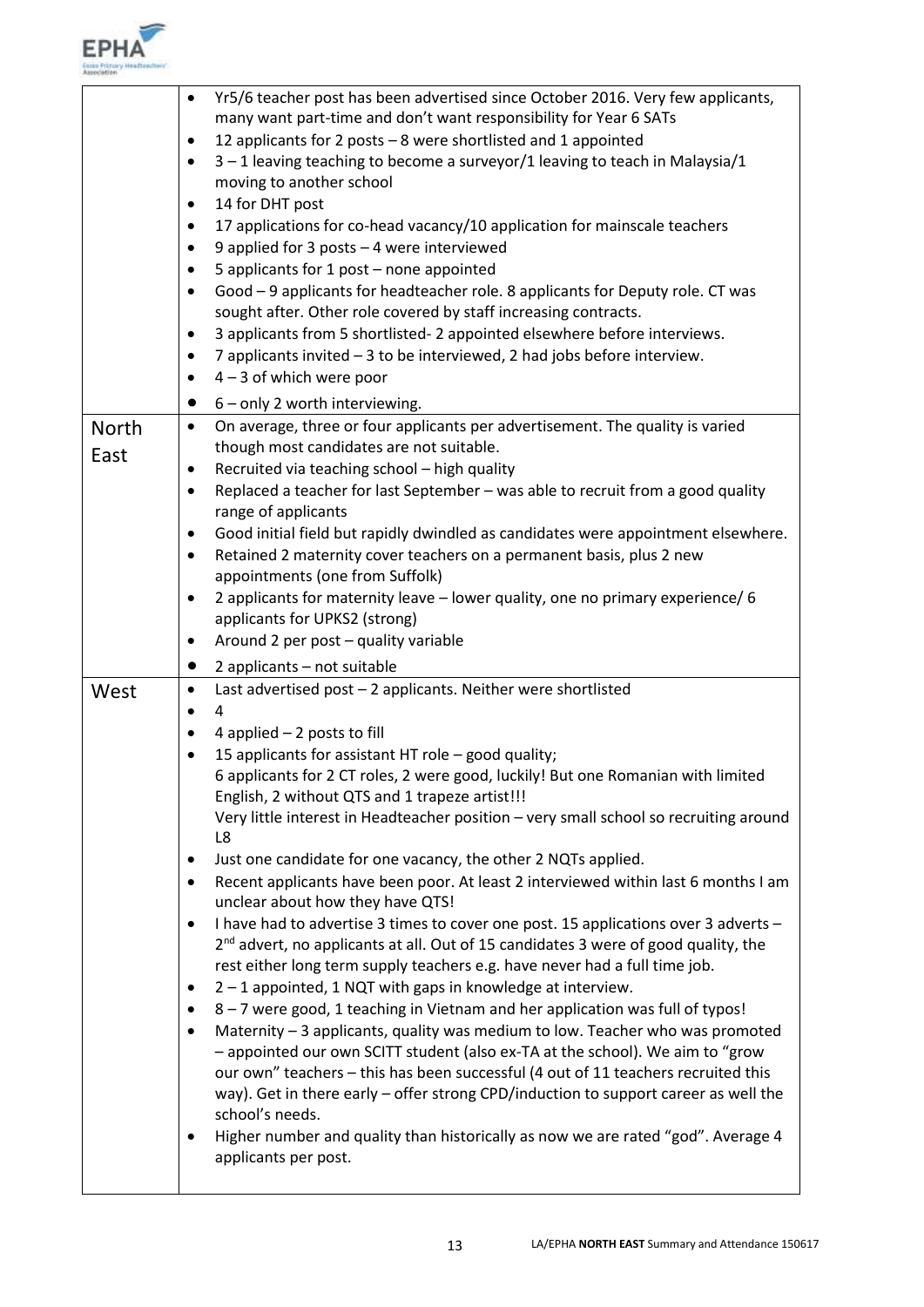

| Mid | We had an excellent response for a KS1 Class Teacher advert (March 2017) We<br>$\bullet$<br>shortlisted 6 and were able to appoint $2 - 1$ being a fixed term maternity cover.<br>The quality of remaining applications were generally very poor and quality of<br>written references are also becoming a major issue.<br>0 <sub>ne</sub><br>$\bullet$<br>Good quality applicants for some posts but very few in numbers - in one case only<br>$\bullet$<br>1 applicant- shortlisting not really a consideration. Some poor quality applications<br>also received<br>I have, so far, received 3 applications for the advertised KS1/Early Years teacher.<br>$\bullet$<br>One person was not actually a teacher and did not hold QTS.<br>One of the applicants did not read the advert carefully and thinks it is for an early<br>years co-lead!<br>None of the applicants have requested a show round<br>٠<br>3 applicants - none shortlisted<br>$\bullet$<br>Very poor - only 1 applicant for last advert<br>$\bullet$<br>3 applicants for post advertised in February for September - No applicants for one<br>$\bullet$<br>year contract CT<br>No appointments - 6 applicants, all poor.<br>٠<br>14 - generally good NQTs<br>$\bullet$<br>10 – but didn't appoint first time and re-interviewed.<br>$\bullet$<br>Lots NQT. Very good quality field following SENCo advert.<br>$\bullet$ |
|-----|--------------------------------------------------------------------------------------------------------------------------------------------------------------------------------------------------------------------------------------------------------------------------------------------------------------------------------------------------------------------------------------------------------------------------------------------------------------------------------------------------------------------------------------------------------------------------------------------------------------------------------------------------------------------------------------------------------------------------------------------------------------------------------------------------------------------------------------------------------------------------------------------------------------------------------------------------------------------------------------------------------------------------------------------------------------------------------------------------------------------------------------------------------------------------------------------------------------------------------------------------------------------------------------------------------------------------------------------------------------------------------------------|
|     | First round - 6 applicants, 4 shortlisted, 3 arrived for interview;<br>$\bullet$<br>Second round - 5 applicants, 3 shortlisted, 2 arrived for interview;                                                                                                                                                                                                                                                                                                                                                                                                                                                                                                                                                                                                                                                                                                                                                                                                                                                                                                                                                                                                                                                                                                                                                                                                                                   |
|     |                                                                                                                                                                                                                                                                                                                                                                                                                                                                                                                                                                                                                                                                                                                                                                                                                                                                                                                                                                                                                                                                                                                                                                                                                                                                                                                                                                                            |

A definite reduction in number of applications.

Many concerns about quality.

A "sellers" market and, in some areas (particulary West) teachers asking for additional money.

|       | Any R&R strategies which your school/partnership of schools is considering                                                                                                                                                         |
|-------|------------------------------------------------------------------------------------------------------------------------------------------------------------------------------------------------------------------------------------|
| South | A re-structuring of teaching staff has helped to retain my experienced middle<br>٠<br>leaders which has aided stability for the school otherwise I could potentially have<br>been losing up to 4 good+ teachers.<br>Now desperate! |
|       | Implemented extra week holiday in October, change of hours to create 1.30 pm<br>$\bullet$<br>finish on Friday afternoon, enabled creation of "leadership Academy" for all staff<br>to focus and accelerate CPD.<br><b>CPD</b><br>٠ |
|       | Phase-group PPA                                                                                                                                                                                                                    |
|       | Not able to offer enhanced salary due to decreasing budget.<br>٠                                                                                                                                                                   |
|       | Early start NQTs<br>٠                                                                                                                                                                                                              |
|       | Overstaffing when finances allow.<br>٠                                                                                                                                                                                             |
|       | Fast track EY trainee teacher to reach QTS, enabling her to teach a class full time.<br>٠                                                                                                                                          |
|       | Early start for new staff.<br>٠                                                                                                                                                                                                    |
|       | In the process of converting to a MAT with 3 other schools; hopefully this will open<br>up greater opportunities for recruitment.                                                                                                  |
|       | Reducing workload, responsibility and changing roles.<br>٠                                                                                                                                                                         |
|       | Good CPD – middle leader opportunities and training                                                                                                                                                                                |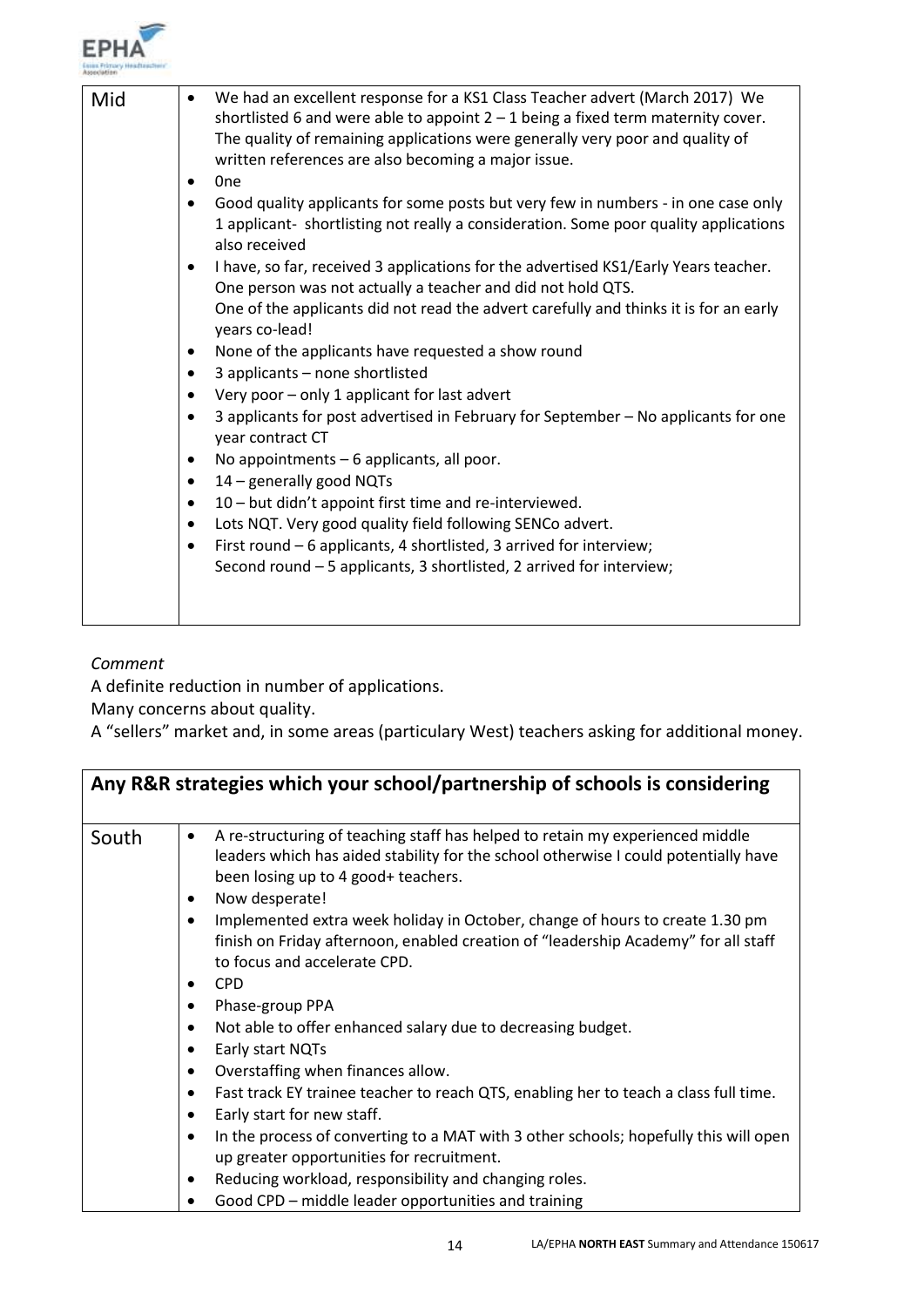

|                      | Our school endeavours to provide support and shared responsibility to ensure the<br>$\bullet$<br>massive attainment pressure is collective responsibility. We still have our share of<br>melt downs, but as yet no one has left!                                                                                                                                                                                                                                                                                                                                                                                                                                                                                                                                                                                                                                                                                                                                                                                                                                                                                                                                                                                                                                                                                                                                                                                                                                                                                                                                                                                                                                                                         |
|----------------------|----------------------------------------------------------------------------------------------------------------------------------------------------------------------------------------------------------------------------------------------------------------------------------------------------------------------------------------------------------------------------------------------------------------------------------------------------------------------------------------------------------------------------------------------------------------------------------------------------------------------------------------------------------------------------------------------------------------------------------------------------------------------------------------------------------------------------------------------------------------------------------------------------------------------------------------------------------------------------------------------------------------------------------------------------------------------------------------------------------------------------------------------------------------------------------------------------------------------------------------------------------------------------------------------------------------------------------------------------------------------------------------------------------------------------------------------------------------------------------------------------------------------------------------------------------------------------------------------------------------------------------------------------------------------------------------------------------|
| <b>North</b><br>East | Visits to Ireland for currently unemployed (but already qualified) teachers.<br>$\bullet$<br>Recruiting staff with potential and investing in supporting and training.<br>Networking and local intelligence<br>$\bullet$<br>Graduate training schools<br>$\bullet$<br>Portable salary<br>$\bullet$<br>Academy with teachers' pay and conditions/Burgundy Book<br>٠<br>Encouraging teachers 3-4 years into teaching with enhancements, areas of<br>$\bullet$<br>responsibility and good quality CPP.<br>One candidate recruited from an agency.<br>٠<br>Appointing early (before vacancy in one case!)<br>$\bullet$<br>Have engaged post maternity leave teachers in the past 2 years<br>٠<br><b>Retention payments</b><br>$\bullet$<br><b>Step into Teaching</b><br>٠                                                                                                                                                                                                                                                                                                                                                                                                                                                                                                                                                                                                                                                                                                                                                                                                                                                                                                                                    |
|                      | LSAs on to Pathway to Teaching<br>$\bullet$<br>Maintaining supportive, valuing work life, school's family ethos.<br>$\bullet$<br><b>Ex-retired teachers</b><br>٠<br>Over-recruiting has been discussed in past.<br>٠<br><b>Teach First</b><br>$\bullet$<br>Having trainee teachers/SCITT students<br>٠                                                                                                                                                                                                                                                                                                                                                                                                                                                                                                                                                                                                                                                                                                                                                                                                                                                                                                                                                                                                                                                                                                                                                                                                                                                                                                                                                                                                   |
| West                 | Graduate LSAs - assessment only route<br>$\bullet$<br>Working with TT training providers<br>$\bullet$<br>Would consider overseas candidates<br>$\bullet$<br>Use of R&R payments and for exceptional performance, movement of two places<br>$\bullet$<br>on the MPR<br>Part if 2 teaching training partnerships - Homerton/FIPC.<br>٠<br>Advertising and taking a risk to appoint for a potential vacancy in the Trust without<br>$\bullet$<br>actually know for definite - could backfire so high risk<br>If budget allows, we are considering overstaffing to ensure we have enough<br>٠<br>teachers to cover all classes<br>Joint appointments across MATs<br>٠<br>Offering health care plans to all teachers<br>$\bullet$<br>Training more school based route teachers so that we have potential NQTs in<br>$\bullet$<br>school<br>I think any local Deputy heads need to be encouraged into headship in schools<br>٠<br>(especially small schools), particularly as small schools are unable to afford<br>experienced HTs due to leadership spine.<br>Having students in school in order to appoint (if they are good quality) early on in<br>٠<br>the academic year.<br>Sharing a SENCo?<br>٠<br>We don't have any issues recruiting BUT we write "bonkers" adverts that don't<br>$\bullet$<br>include the usual "outstanding teacher" blurb as we take that for a given! I only<br>advertise online as I want IT savvy staff and not people having a moan in the<br>staffroom reading Jobscene!<br>Use of School Direct salaried trainees to support direct teaching.<br>٠<br>Working with ITT providers. My DHT is associate lecturer with main aim to recruit<br>$\bullet$<br>talented teachers. |
|                      | Developing ITT.<br>٠<br>Partnership with other schools.                                                                                                                                                                                                                                                                                                                                                                                                                                                                                                                                                                                                                                                                                                                                                                                                                                                                                                                                                                                                                                                                                                                                                                                                                                                                                                                                                                                                                                                                                                                                                                                                                                                  |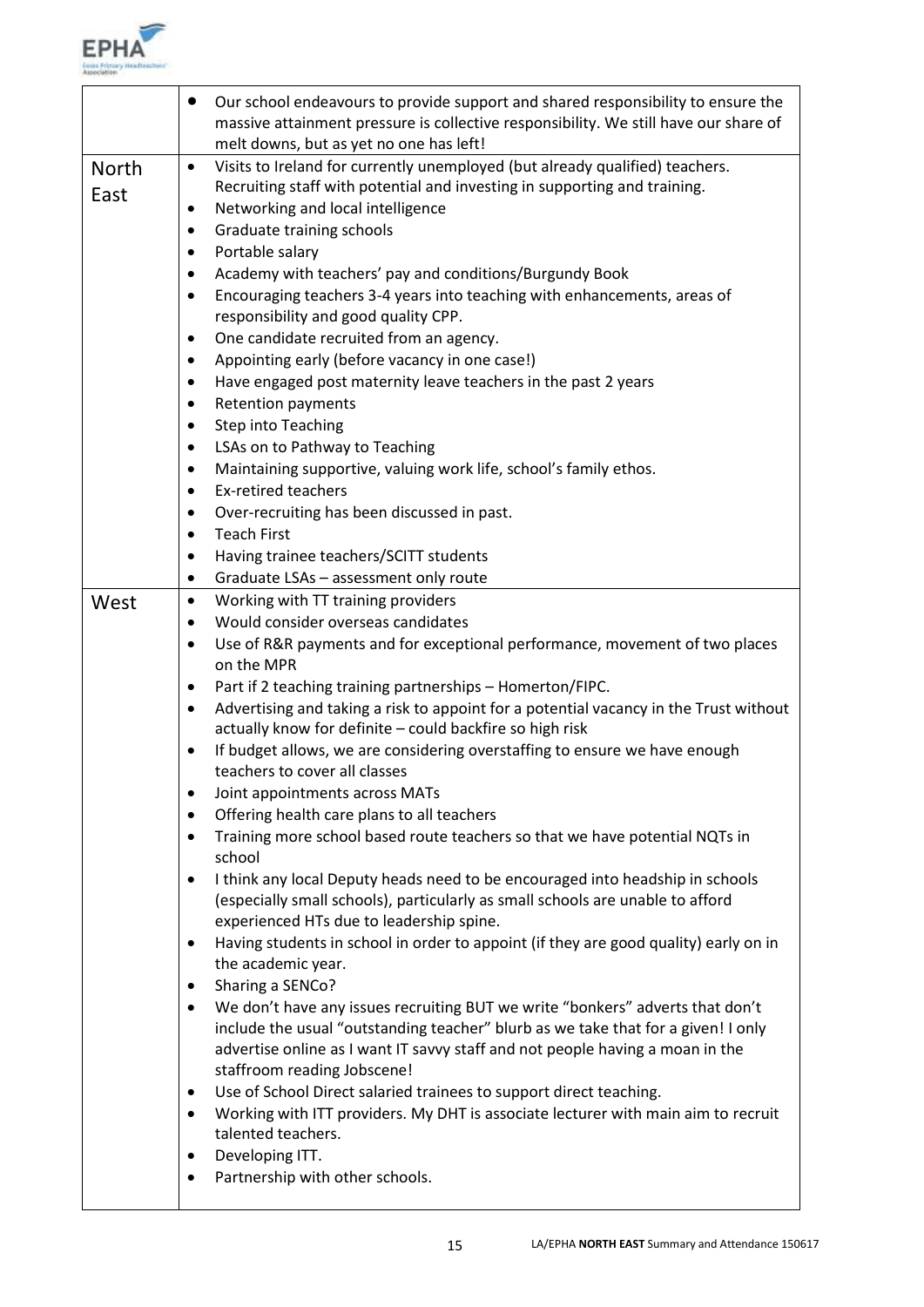

| I am also employing one of part-time teachers to lead on pupil premium<br>Mid<br>$\bullet$<br>interventions next year.<br>Early communication with students - supporting students - 'growing our own'<br>٠<br>Considering temporary TLR for teachers in school to do a specific piece of work<br>$\bullet$<br>linked to their area of responsibility.<br>Staff wellbeing and team building sessions.<br>$\bullet$<br>$\bullet$<br>afternoon, allowing her to leave at 12 noon on Friday to travel home.<br>Advertising through Facebook and Youtube<br>$\bullet$<br>Joining a MAT to offer more school promotion pathways.<br>$\bullet$<br>Childcare vouchers.<br>$\bullet$<br>PD programme.<br>٠<br>Restructuring TA posts.<br>٠<br><b>SCTT</b><br>$\bullet$ |                                                                                                                                                                   |
|---------------------------------------------------------------------------------------------------------------------------------------------------------------------------------------------------------------------------------------------------------------------------------------------------------------------------------------------------------------------------------------------------------------------------------------------------------------------------------------------------------------------------------------------------------------------------------------------------------------------------------------------------------------------------------------------------------------------------------------------------------------|-------------------------------------------------------------------------------------------------------------------------------------------------------------------|
| "Grow your own" into roles etc<br>$\bullet$<br>RQT programme<br>٠<br>We rely on agencies.<br>$\bullet$<br>Sharing of contacts between partnerships.<br>$\bullet$<br>Considering taking UQT and supporting through training.<br>$\bullet$<br>$\bullet$<br>avail.                                                                                                                                                                                                                                                                                                                                                                                                                                                                                               | The teacher who relocated to Norfolk in December was given PPA time on Friday<br>Have already paid an external company to help with recruitment, but so far to no |

|                                                                 | Which, if any, of the initiatives of the recruitment & retention group have                                                                                                              |           |
|-----------------------------------------------------------------|------------------------------------------------------------------------------------------------------------------------------------------------------------------------------------------|-----------|
| you engaged with/are you aware of?                              |                                                                                                                                                                                          |           |
|                                                                 | <b>Yes</b>                                                                                                                                                                               | <b>No</b> |
| Communications<br>strategy to promote<br>Essex jobs             | 10                                                                                                                                                                                       | 87        |
| Overseas recruitment                                            | 12<br>However, not required<br>Overseas did not remain after initial<br>year<br>But did not help fill vacancy.                                                                           | 85        |
| Affordable housing                                              | 3<br>Didn't really help due to family needs                                                                                                                                              | 94        |
| <b>North East Essex</b><br>(Coast2Coast)<br>recruitment service | $\overline{0}$                                                                                                                                                                           | 98        |
| Support for Recently<br>Qualified teacher groups                | 13<br>Craig Duncan's 2-4 group begins in<br>September for the Dengie schools.                                                                                                            | 84        |
| <b>Return to Teaching</b><br>programme                          | 9<br>Met a few possible candidates through<br>the Return to Teaching programme,<br>but none wanted full time.<br>It has been good to link my "recently<br>qualified" teachers with other | 88        |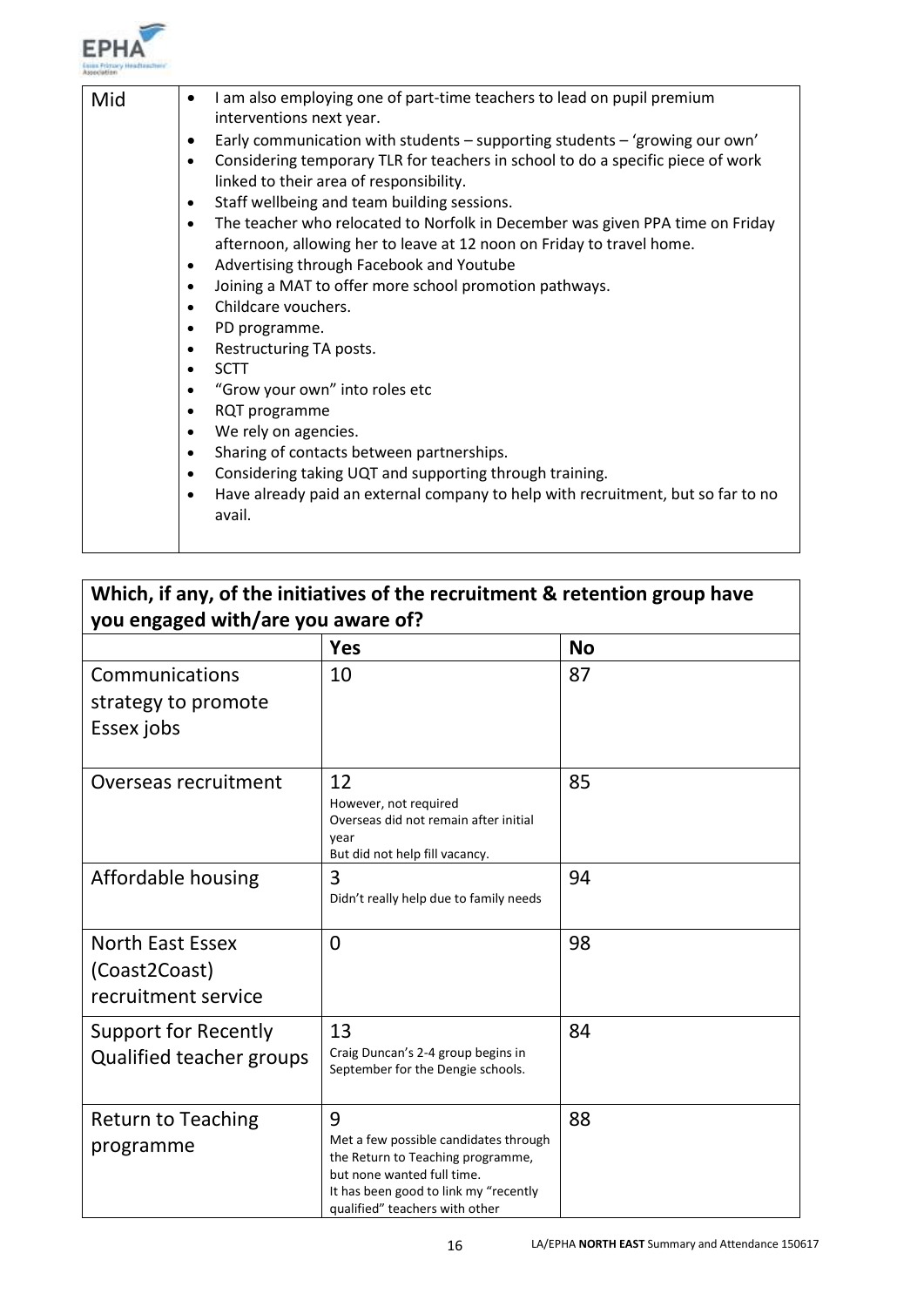

|                                                                        | colleagues in the area, as a supportive<br>link.<br>But did not help fill vacancy.                                                                                                |    |
|------------------------------------------------------------------------|-----------------------------------------------------------------------------------------------------------------------------------------------------------------------------------|----|
| AirSupply                                                              | 1<br>Saw the presentation but not using                                                                                                                                           | 97 |
|                                                                        |                                                                                                                                                                                   |    |
| <b>Heads in Waiting</b><br>programme                                   | 8<br>I am a "graduate" of the Heads in<br>Waiting programme! It was the boost I<br>needed in going forward for Headship<br>$-$ brilliant!<br>Preparing DHT as succession planning | 90 |
| Retention ideas from<br>"Top tips for retaining<br>your best teachers" | 6                                                                                                                                                                                 | 92 |

Disappointing uptake of strategies – lack of awareness, not applicable to primary in many cases, and insufficient focus on retention.

# **What, if any, has the impact been for your school?**

# *Most answered this as a general comment about the impact of recruitment difficulty, rather than the use of the above strategies.*

We appointed our last SCITT placement student on a full time contract.

None of the above. The issue (recruitment) has been slow to affect this school but we are now fining we need to address this more assertively.

Parental concerns over lack of consistency in teacher (4 teachers on maternity and one long term sick since September 2016).

Much less choice – back in 2012 I had 56 applicants for CT roles. Difficult to recruit to fixed term posts e.g. maternity cover

I've been aware of almost all of the above. We were attracting people to the school but we had to wait to get the quality of candidate we were looking for.

Always manage to recruit, but the quality of some NQTs is questionable and I am in dialogue with SCITT to improve the standard of teachers leaving training, particularly in basic classroom skills

There has been a huge time commitment for leadership team in recruiting staff. This is particularly difficult due to the school's geographical location. There is a considerable amount of new housing and schools with growing roles - Two areas in close proximity offer Outer Fringe payments as part of salary package.

Need to revisit many areas of school practice and policies with staffing changes

Poor transition for pupils. Parents worried. Time and money recruiting.

RQTs appreciated support and network. Praise notes for staff has improved morale.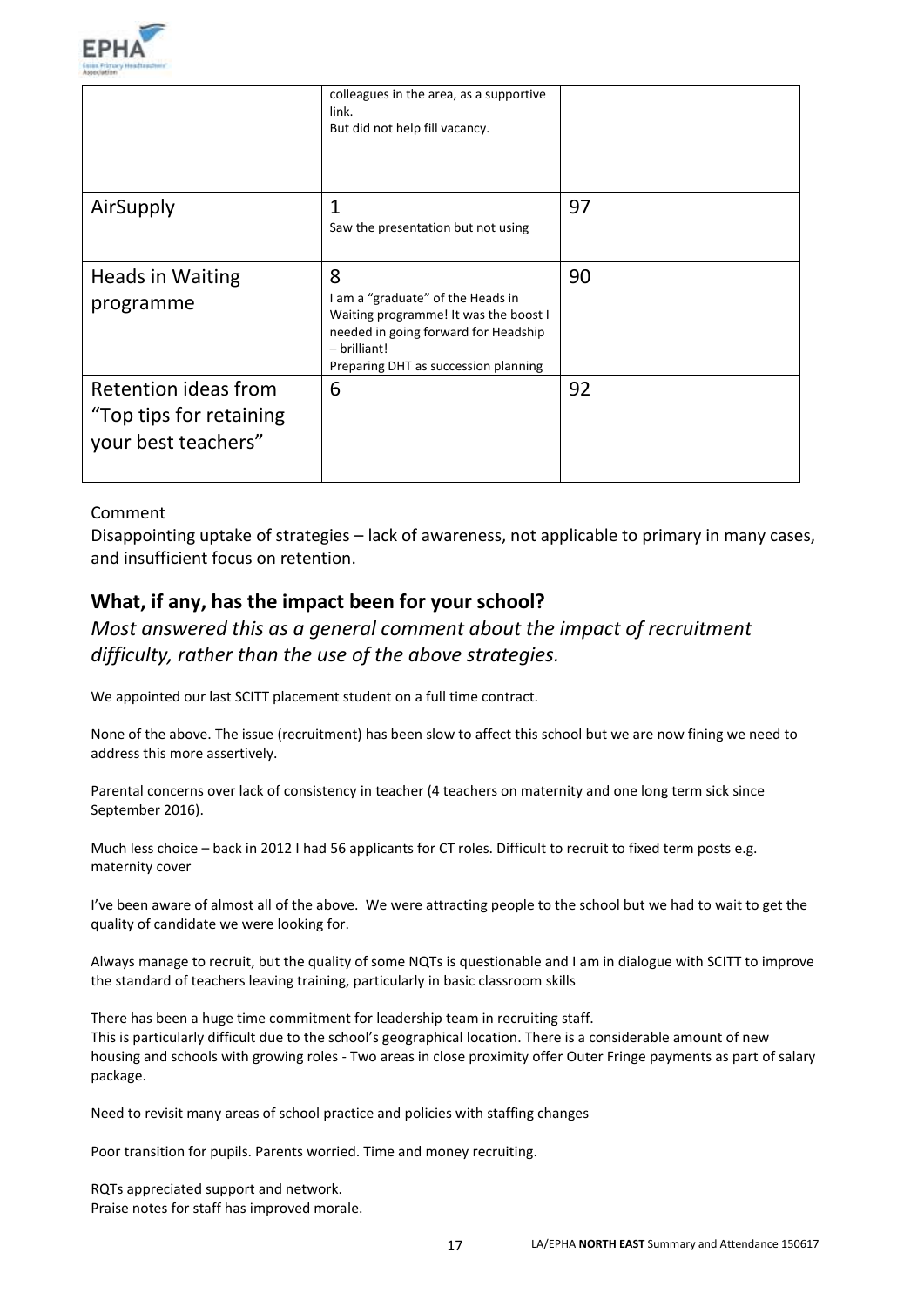

Disastrous. Recruitment and retention is the worst I have seen it in all my teachers in leadership. We are constantly being trumped by schools in the nearby London boroughs of Waltham Forest and Redbridge who can offer more financial inducements than us. Also, there is the growing unwelcomed trend of some schools actively trying to poach teachers from other schools by contacting them to try to induce them to leave. This is not only unprofessional and immoral, but causing great instability amongst our workforce.

Possible use of overseas recruitment – updating of our Home Office Licence to sponsor potential teachers

Would not use Airsupply – not yet credible, no previous history and, if the EPHA presentation was anything to go by, poor.

Overseas agencies – have used these before in a bid to recruit staff, however was badly let done by one and their practice. In spite of appointing a teacher (via Skype interview) and emailing the firm etc the teacher continued to accept interviews (unbeknown to me) and several weeks later declined the job offer which left me in an even worse position with little time to recruit in the latter stages of the summer term. Therefore I am very nervous about using these in the future.

Continue to look for ways to recruit effectively and attract good candidates. To retain quality staff is key – however, budget restraints plus the size/capacity of the school also affects what can be offered (aspiration and desire do not always match with the reality of the situation).

This current academic year was the most difficult I have experienced in recruiting quality staff. We had to use additional EYFS Nursery experienced staff to cover the lack of teacher in the Nursery and had to resort to using one of our HLTAs in our Year 2 class (with support from the KS1 Phase Leader). A very difficult year! Staff were fully aware of what was happening and how difficult it was to recruit and we were all agreed we didn't just want to take someone because they had a piece of paper that said they were a qualified teacher.

Although formal advertisement has generated adequate interest, I believe that more proactive and creative recruitment activities have been more impactful. Speaking to parents about vacancies and gaps in support have been at the forefront of our recruitment drive as has professional networking locally. Budget constraints decimate the possibility of remunerating colleagues according to their impact on the school. However, REAch2 (world-class) CPD and the supportive, collaborative focus of a Visible Learning School have been instrumental in convincing potential colleagues that Kirby is worthwhile in investing in.

Funding retention Succession planning (#growyourown!) Central advertisement of potential vacancy.

When recently recruiting we contacted various agencies, Graham Lancaster re the overseas teaching initiative, teacher training providers and obtained the list of teachers on the return to teaching programme.

As part of TEIG R&R is a standing item on the agenda. Have worked with Tendring District Council. As the TTraining course at TEC is able to take more students, that should help.

Very understaffed during inspection of 2015, fully staffed in 2016/2017 – inspection grade 3 in 2015, high grade 2 in 2017.

SCITT programme has provided good quality applicants.

Engaging with SCITT. Encouraging TAs to train.

As you can imagine, huge (this was a school losing 6 out of 9 teachers). Lots of uncertainty (esp expecting Ofsted). Issues around subject leadership, in-school expertise. Also perception of parents, lots of gossip, think there is a big problem.

We continue to engage and work with Essex Teacher Training, we have 2 students for next academic year. One of our newly appointed teachers for September is our current student.

Current NQT and Beyond NQT programmes show commitment to candidate.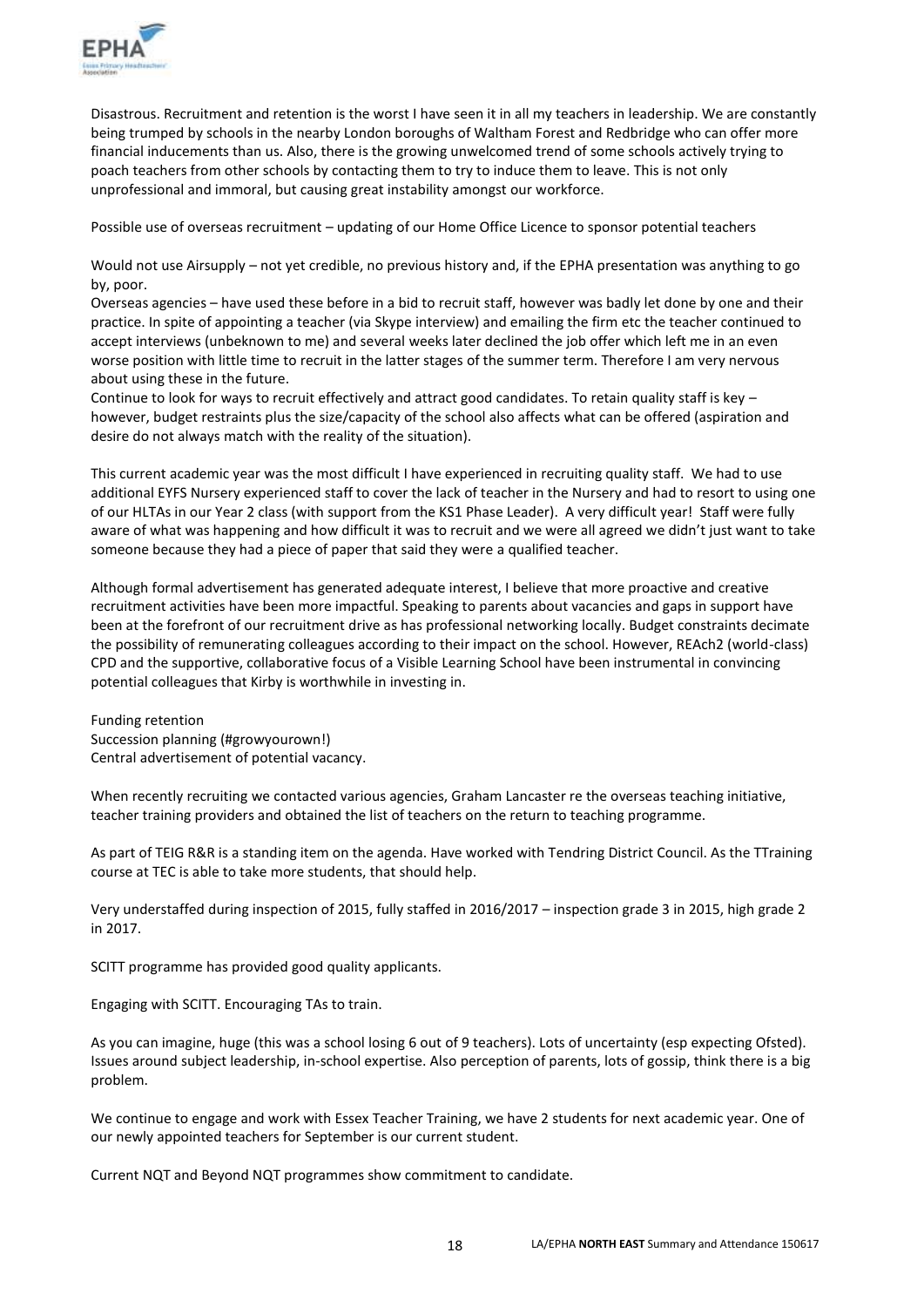

Two classes have had long term supply teachers for a term/half term – impacting on progress and attainment as well as behaviour.

Posts covered this academic year by agency staff. EYFS post at one school had to resort to agency teacher (lovely but recently acquired English speaker meant that phonics were interesting!). Replaced after some time of searching by good quality part-time staff who had recently left an Essex schools as disillusioned but experienced teachers, highly effective in my opinion. IMPACT – Ofsted inspection in January 2017 highlighted EYFS as a key issue. Parental confidence low and children obviously unsettled, but remarkably resilient to change.

Build culture so all systems are clear and have purpose.

Links to ITT had been strong across federation but placements are not coming through.

Development of roles (like SENCo) that could be shared across schools.

Retention of staff. Being part of a MAT has also helped as staff can move within which also helps professional development.

No impact from these strategies.

| on in the future? | What would you like the Recruitment and Retention strategy group to focus                                                                                                                                                                                                                                                                                                                                                                                                                                                                                                                                                                                                                                                                                                                                                                                                                                                                                                                                                                                                                                                             |
|-------------------|---------------------------------------------------------------------------------------------------------------------------------------------------------------------------------------------------------------------------------------------------------------------------------------------------------------------------------------------------------------------------------------------------------------------------------------------------------------------------------------------------------------------------------------------------------------------------------------------------------------------------------------------------------------------------------------------------------------------------------------------------------------------------------------------------------------------------------------------------------------------------------------------------------------------------------------------------------------------------------------------------------------------------------------------------------------------------------------------------------------------------------------|
| South             | One of my biggest issues is the quality of teachers coming out of ITT; they are generally<br>$\bullet$<br>not well prepared for working in a school like ours.<br>No idea! But there are no suitable candidates applying.<br>$\bullet$<br>To be honest, I really am not sure. I knew about all but one resignation in March so did<br>$\bullet$<br>not have too many issues recruiting (I think I was lucky!).<br>Recruiting and retaining LSAs to work with children with SMEH is a real issues for us -<br>$\bullet$<br>even more than retaining teachers.<br>To focus on NQTs and supporting them not only in their $1st$ but also $2nd$ year to help<br>$\bullet$<br>retention. (Suggested by a number of respondents)<br>Alternatives to teacher pay and conditions.<br>$\bullet$<br>Continue doing the positive work for us. Very grateful.<br>$\bullet$<br>Looking at the root cause of all the dissention, unease and depression - so that we can<br>$\bullet$<br>then look at strategies to overcome and report those reasons directly to government,<br>who seem to be completely oblivious to the real picture and causes. |
| North<br>East     | Perhaps a pool of close quality "seconds" following interviews in a local area.<br>$\bullet$<br>How to make your school advert stand out in Jobscene.<br>$\bullet$<br>Strategies to promote Essex.<br>$\bullet$<br>Helping experienced LSAs (without a degree) to study for teaching qualifications.<br>$\bullet$<br><b>Quality teacher recruitment</b><br>$\bullet$<br>Pathways - high quality applicants, use as LSA for first year.<br>$\bullet$                                                                                                                                                                                                                                                                                                                                                                                                                                                                                                                                                                                                                                                                                   |
| West              | To continue to seek / find ways of providing incentives for candidates to locate to the<br>$\bullet$<br>area and stay for the longer term<br>We trained an Essex ITT student in school this year. He was very happy working with us,<br>$\bullet$<br>but he had to seek an appointment elsewhere due to the high cost of living in this area.<br>It is difficult to make a suggestion, as so many of the current problems stem from a lack<br>$\bullet$<br>of pay progression for teachers. Whilst this continues, they will leave the profession in<br>droves or go to the highest bidder which is already taking place.<br>Encouraging more highly skilled people into the profession.<br>$\bullet$<br>Addressing workload issues to support retention.<br>$\bullet$<br>More training places.<br>$\bullet$<br>Headship shortage a huge worry.<br>$\bullet$<br>When you get good staff - focusing on retention as there is not enough money for UPS<br>$\bullet$<br>scales, promotions etc<br>Looking at attracting NQTs to Essex by offering incentives. We had a candidate who was<br>$\bullet$                                    |